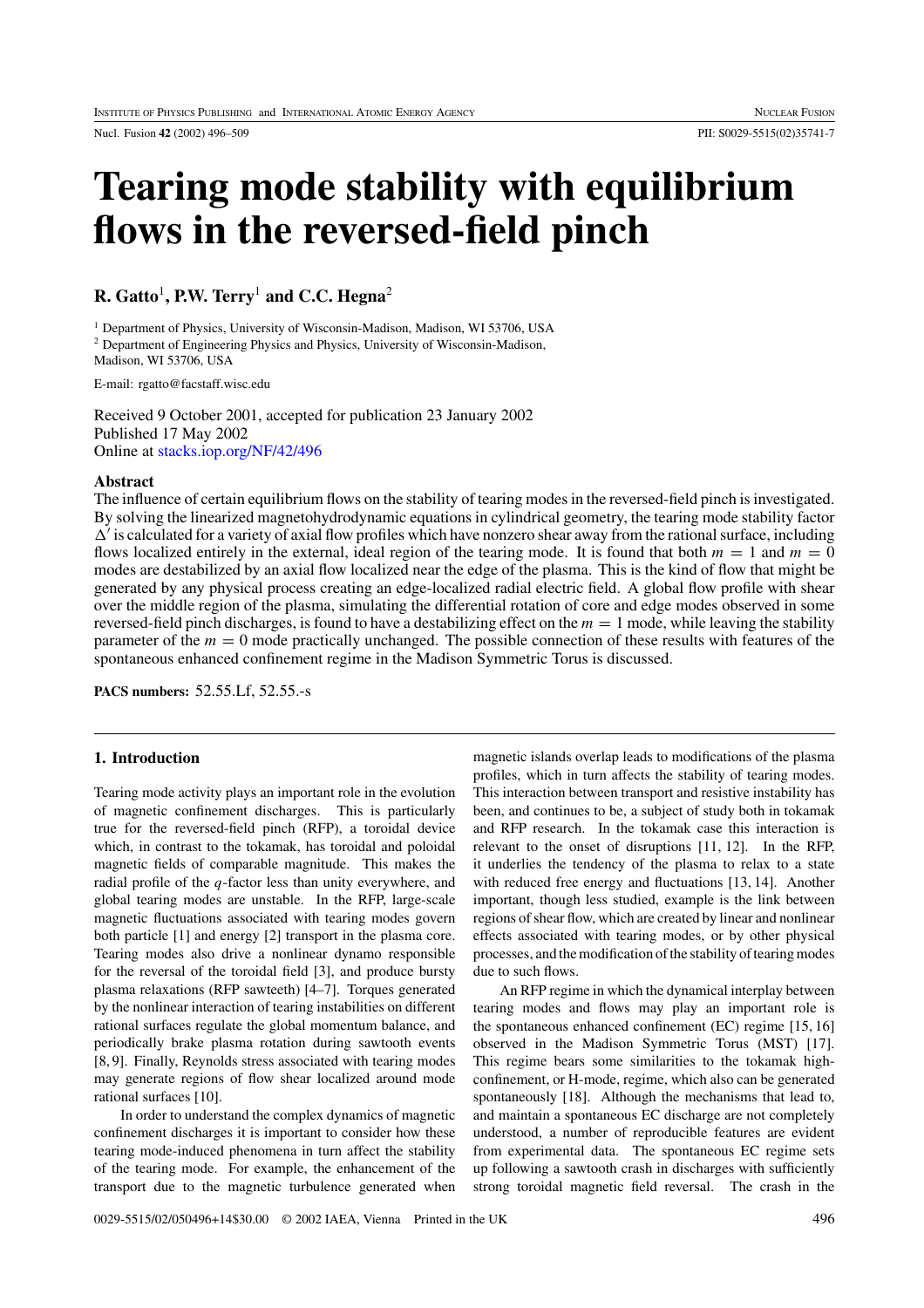RFP consists of a sudden increase of the  $m = 1$  modes, which is followed almost immediately by a corresponding increase in the  $m = 0$  mode. The increased activity of these modes induces an effective nonlinear torque which momentarily modifies the rotation of the plasma. Away from crashes, the plasma rotation is characterized by a flow profile that increases in going from the edge of the plasma inward. The torque due to the crash-induced nonlinear interaction of core  $m = 1$  and edge  $m = 0$  modes slows down the core modes, thus leading to a rigid-rotor-like plasma rotation. As the increased level of magnetic fluctuations decays to its pre-crash value, and the plasma rotation returns to its precrash pattern, some discharges bifurcate into an EC regime. Among the characteristics of this regime are a reduced level of magnetic and electrostatic fluctuations, the presence of an  $E \times B$  shear flow localized at the edge of the plasma, and the occurrence of periodic bursts of  $m = 0$  activity. Moreover, some spontaneous EC regimes enter a quasi-single-helicity (QSH) state, i.e. a state in which the magnetic fluctuation spectrum is dominated by the innermost resonant  $m = 1$ mode. Spontaneous EC regimes have been observed to last up to 20 ms.

In this work we investigate the interaction between regions of sheared plasma flow and tearing mode stability in the MST spontaneous EC discharge. The principal objective is to determine whether or not the effect of shear flow on the stability of tearing modes could offer an explanation to some of the peculiar features of these discharges. To address this possibility, we consider the linearized ideal magnetohydrodynamic (MHD) model in cylindrical geometry, and calculate the tearing mode stability factor  $\Delta'$  in the presence of equilibrium flows. We use flow profiles which mimic both the localized shear flow and the more global-scale rotation profile observed in the spontaneous EC regime. The numerical calculations of the stability factor carried out in this work are based entirely on linear theory. Even though tearing modes enter the nonlinear phase at very low amplitude (when the island width is comparable to the thin resistive layer), the results of our approach are relevant since it is known that nonlinear effects do not substantially change the threshold of instability,  $\Delta' = 0$  [19, 20].

Considerable attention has been devoted to the study of stability properties of plasmas with flows. Rigid plasma rotation has been shown to have mitigating effects on resistive wall MHD instabilities [21, 22]. Previous work on tearing modes with sheared equilibrium flows [23–31] considered flows centred at the mode rational surface with shear inside the resistive layer, and focused on how the flow changes the scaling of the growth rate. Some of these works also point out the possible important influence of shear flow on  $\Delta'$  [23,31]. A detailed study of this latter issue was carried out in [32]. There, the reduced ideal MHD equations, valid for a tokamak field configuration ( $B_z$  = const.  $\gg B_\theta$ ), were solved numerically in cylindrical geometry, and  $\Delta'$  for tearing modes was calculated for large-scale plasma rotations. Although the approach followed in this work is similar to the approach of [32], it differs in at least two important respects. First, we consider a configuration in which both the equilibrium fields  $B_\theta$ and  $B<sub>z</sub>$  are radially dependent, as is the case for the RFP. This calls for a solution of the full ideal MHD system. Secondly, we

consider both localized and global regions of flow shear, while only the global case was considered in [32]. Our research goal is specific to the RFP, to wit, we seek to understand global resistive stability under the equilibrium magnetic field profiles and the geometric parameters representative of spontaneous EC discharges in MST. Because the situation with flow shear in a resistive layer has been studied, we focus on cases where flow within the resistive layer is nearly uniform, and shear is restricted to outer regions.

The principal result of this work is that both a narrow region of flow shear localized outside the reversal radius, and a global flow with nonzero shear in the middle region of the plasma (the latter defined to be the region between the  $m = 1$ ,  $n = -6$  rational surface and the reversal radius), increase  $\Delta'$  of both core and edge tearing modes in the spontaneous EC regime. Of particular relevance is the fact that an edge-localized region of flow shear of sufficient strength destabilizes the  $m = 0$  mode. This finding could offer an explanation for the periodic  $m = 0$  activity observed during the spontaneous EC regime. The cycle associated with  $m = 0$  bursts can be viewed as a relaxation oscillation regulated by the competition between the destabilization induced by the shear flow (possibly in combination with current density and pressure gradient effects), and the diffusion properties of the equilibrium. Moreover, we notice that if the ideal MHD results obtained in this paper are complemented with available results on inner-layer (resistive) effects, a possible explanation emerges as to why states in which the fluctuation spectrum is dominated by the innermost resonant  $m = 1$  mode (QSH) states) are sometimes observed in MST discharges.

In the following two sections we present the mathematical model which is used in the remainder of the paper. In particular, in section 2 we present the equation for the perturbed radial magnetic field in the outer region, and include an equilibrium flow. In section 3 we summarize the derivation of the stability factor, and discuss how the flow alters the static result. In section 4 we present the results of numerical calculations to determine the influence of an axial flow on the stability of both  $m = 1$  and  $m = 0$  modes in MST. We use magnetic equilibrium profiles which are derived from experimental data relative to a spontaneous EC discharge. Two classes of flow profiles are used. The first class encompasses flow profiles which are of narrow extent and localized in the outer region of the plasma, while the second class includes a broad flow profile with shear in the middle region of the plasma. In both cases, the flow inside the resistive layer of the mode under consideration is taken to have zero or negligible shear. The numerical results are discussed further in section 5 and compared to an analytical expression for the stability factor. The analytic results support the numerical results and clarify how the characteristics of a flow profile affect the stability of the mode. Finally, in section 6 we show that our results could offer possible explanations for some characteristic features of spontaneous EC regimes in MST.

# **2. Ideal MHD equation for the perturbing radial magnetic field**

The linear stability of resistive modes can be calculated by solving the ideal MHD equations [33]. This is due to the fact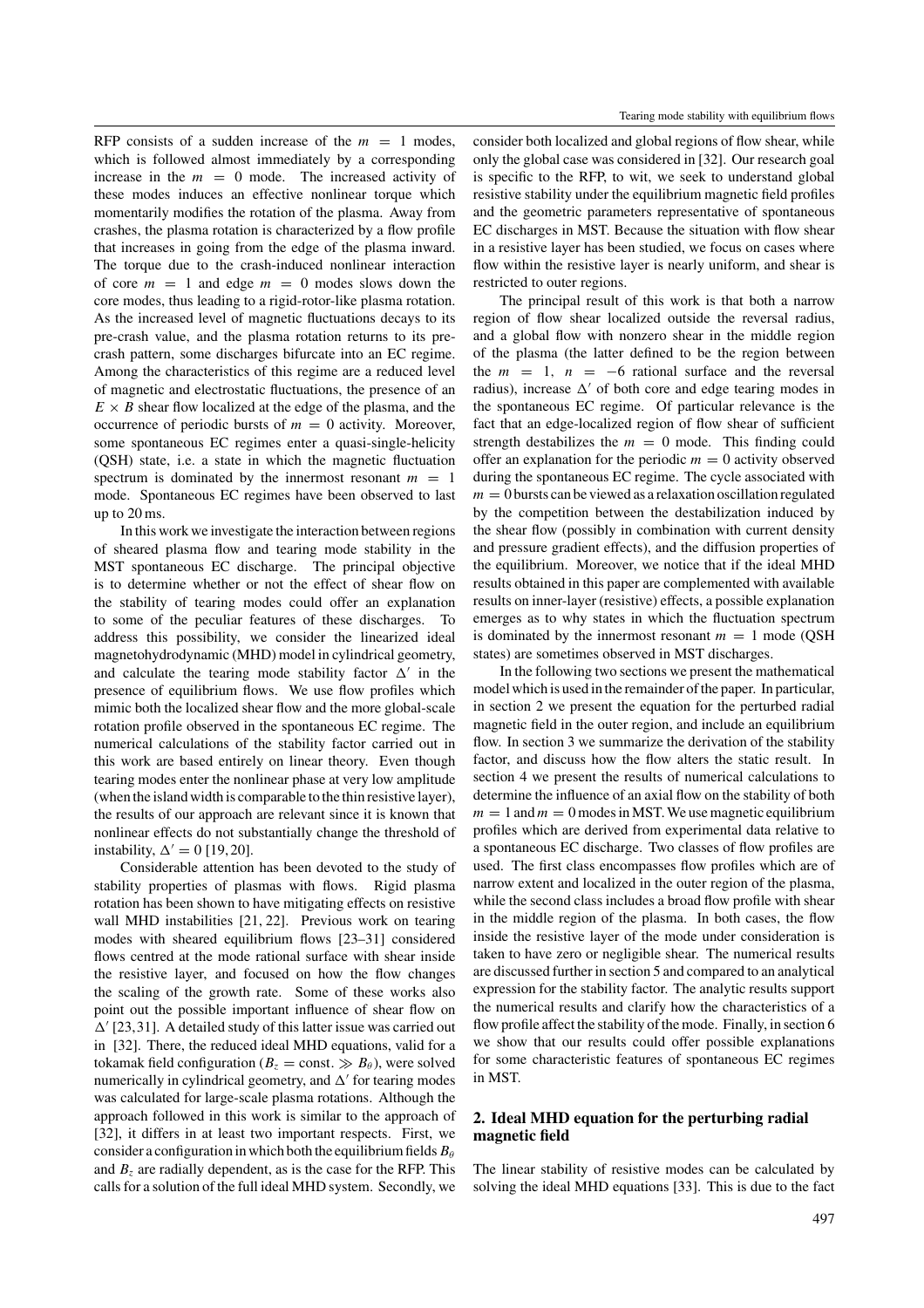that resistivity, which creates a magnetic island, is important only in a thin layer around the rational surface (inner layer), while the free energy driving the instability comes mainly from the equilibrium quantities over the remaining plasma cross-section (outer region), where nonideal effects play a negligible role.

We approximate the MHD system assuming incompressibility and constant density,

$$
\rho = \text{const.}, \qquad \nabla \cdot V = 0, \qquad \nabla \cdot B = 0, \qquad (1)
$$

$$
\rho \left[ \frac{\partial V}{\partial t} + (V \cdot \nabla) V \right] + \nabla p - \mathbf{J} \times \mathbf{B} = 0, \tag{2}
$$

$$
\mu_0 \mathbf{J} = \nabla \times \mathbf{B}, \qquad \frac{\partial \mathbf{B}}{\partial t} = -\nabla \times \mathbf{E}, \qquad \mathbf{E} = -V \times \mathbf{B}.
$$
\n(3)

In cylindrical geometry  $(r, \theta, z)$ , and for equilibrium fields of the form

$$
B(r, \theta, t) = B_{\theta}(r)\hat{\theta} + B_{z}(r)\hat{z},
$$
  

$$
V(r, \theta, t) = V_{\theta}(r)\hat{\theta} + V_{z}(r)\hat{z},
$$

the radial component of the momentum equation, which describes the linear plasma equilibrium, is given by

$$
V_{\theta}^2 = \frac{r}{\rho} \frac{\mathrm{d}p}{\mathrm{d}r} + \frac{B_{\theta}^2}{\rho \mu_0} + \frac{r}{2\rho \mu_0} \frac{\mathrm{d}B^2}{\mathrm{d}r},\tag{4}
$$

where  $B^2 = B_\theta^2 + B_z^2$ . Note that only the poloidal component of the velocity is present in the radial force balance, due to the axial symmetry of the cylindrical system. As first described in [34] for static equilibria, the linearized versions of equations (1)–(3) can be combined into a single secondorder equation for the radial magnetic perturbation  $\tilde{B}_r$ . We write this equation as

$$
\frac{\mathrm{d}^2 \tilde{B}_r(r)}{\mathrm{d}r^2} + C(r) \frac{\mathrm{d} \tilde{B}_r(r)}{\mathrm{d}r} + D(r) \tilde{B}_r(r) = 0, \quad (5)
$$

where we have assumed for any perturbed quantity  $\hat{a}(r, \theta, z; t)$ the form  $\tilde{a}(r)$  exp[i $(m\theta + k_z z + \omega t)$ ]. Besides radial dependence, the two coefficients in equation (5) depend on the poloidal mode number *m*, the axial wavevector  $k_z$ , and the frequency  $\omega$ . To give concise expressions for these coefficients, we introduce the following radially dependent quantities:

$$
F = \mathbf{k} \cdot \mathbf{B}, \qquad G = \mathbf{k} \cdot \mathbf{V}, \qquad V^2 = V_\theta^2 + V_z^2,
$$
  

$$
\Omega = \omega + G, \qquad \Upsilon = \frac{(\mu_0 \rho)^{1/2} \Omega}{F}, \qquad (6)
$$

$$
M_{l_{\theta},l_{z}} = l_{\theta} m^2 + l_{z} k_{z}^2 r^2
$$
,  $H = \frac{r^3(1 - \Upsilon^2)}{M_{1,1}}$ ,

and

$$
\mathcal{F} = \frac{m}{r} B_\theta \left[ \frac{M_{1,1}}{m^2 (1 - \Upsilon^2)} - \frac{k_z^2 r^2}{m^2} \right] + k_z B_z,
$$

where  $l_{\theta}$ ,  $l_{z}$  are positive integers. The coefficients of equation (5) can then be succinctly written as

$$
C = \frac{1}{H} \frac{dH}{dr}, \qquad D = g - \frac{1}{HF} \frac{d}{dr} \left( H \frac{dF}{dr} \right), \quad (7)
$$

where

$$
g = -\frac{m^2 - 1}{r^2} - \frac{k_z^2}{rF^2} \left\{ \left[ \frac{2\mu_0}{(1 - \Upsilon^2)} \frac{dp}{dr} + rF^2 + F \frac{2[rk_zB_z - mB_\theta[2\mathcal{F}/[F(1 - \Upsilon^2)] - 1)]}{M_{1,1}} \right] \right\}
$$
  

$$
- \frac{2\mu_0\rho}{r^2F^2(1 - \Upsilon^2)} \left\{ r \left[ \frac{d\Omega}{dr} \left( \Omega - \frac{m}{r} V_\theta \right) + \frac{dV_\theta}{dr} \left( \frac{M_{1,1}}{r^2} V_\theta - \frac{m}{r} \Omega \right) \right] + \frac{m}{r} V_\theta \left( \Omega \frac{M_{1,3}}{M_{1,1}} - \frac{m}{r} V_\theta \right) - \frac{2k_z^2 V_\theta (V_\theta F - 2B_\theta \Omega)}{F(1 - \Upsilon^2)} \right\}. \tag{8}
$$

The dependence on the equilibrium flow of the coefficient *C* and the second term in *D* is made more explicit by rewriting them as d*ϒ*<sup>2</sup>

$$
\frac{1}{H}\frac{dH}{dr} = \frac{M_{3,1}}{rM_{1,1}} - \frac{1}{(1-\Upsilon^2)}\frac{d\Upsilon}{dr}
$$

and

$$
-\frac{1}{HF}\frac{d}{dr}\left(H\frac{dF}{dr}\right) = -\frac{1}{F}\left(\frac{M_{3,1}}{rM_{1,1}}\frac{dF}{dr} + \frac{d^2F}{dr^2}\right) + \frac{1}{F(1-\Upsilon^2)}\frac{dF}{dr}\frac{d\Upsilon^2}{dr}.
$$

It is easy to verify that the coefficients in equation (7) reduce to those of [35] when the equilibrium flow is zero. Indeed, noting that  $\Upsilon \to 0$  when  $\Omega = G = \omega = 0$  (where, as discussed later in the section, we set  $\omega = -G(r_s)$ , *H* reduces to the no-flow expression of [35]. The first two terms in *g* are seen to reduce to the expressions in [35] once it is noted that in the flowless case  $(1 - \Upsilon^2) \rightarrow 1, \mathcal{F} \rightarrow F$  and  $2\mathcal{F}/[F(1-\Upsilon^2)]-1 \rightarrow 1$ . The remaining terms in *g* vanish.

The frequency  $\omega$  present in equation (5) is in general a complex number,  $\omega = \omega_R - i\gamma$ , with  $\omega_R$  and  $\gamma$  real quantities. In the remainder of the paper we will assume that the growth rate  $\gamma$  of the resistive perturbation scales as  $\gamma \propto 1/S^{\sigma}$  with  $0 < \sigma < 1$  (*S* being the usual ratio of the resistive diffusion and Alfvén times). In the ideal region  $S \to \infty$ , and thus the terms containing *γ* are of higher order and can be dropped, in the same way the resistive terms are excluded. Note that this makes  $\Omega$  real (and hence the entire equation (5)). Moreover, with regard to the real part of the frequency  $\omega_R$ , we will set  $\omega_R = -\mathbf{k} \cdot \mathbf{V}|_{r=r_s}$ , i.e. we shift to a reference frame in which the mode does not propagate at  $r = r<sub>s</sub>$ . This is done for convenience, and does not influence the results of the stability calculations.

We end this section by briefly discussing the singularities present in the coefficients *C* and *D*. First we note that  $C \propto 1/[rM_{1,1}(1 - \Upsilon^2)]$  and  $D \propto 1/[r^5M_{1,1}F^3(1 - \Upsilon^2)^2]$ , where  $M_{1,1}$  (defined in equation (6)) is a positive definite function. Introducing  $U = V(r) - V(r_s)$  and the Alfvén velocity  $V_A = B/(\mu_0 \rho)^{1/2}$ , the parameter  $\Upsilon$  can be recast as  $\Upsilon = \mathbf{k} \cdot \mathbf{U}/\mathbf{k} \cdot \mathbf{V}_{A}$ . Noting that both  $\mathbf{k} \cdot \mathbf{U}$  and  $\mathbf{k} \cdot \mathbf{B}$  vanish at the rational surface, *ϒ* is a measure of the shear in the flow profile relative to the shear in the magnetic field. If the two shear lengths are comparable,  $\Upsilon^2$  is proportional to the ratio of the kinetic to magnetic energy in the plasma. The location  $r_s$ 

498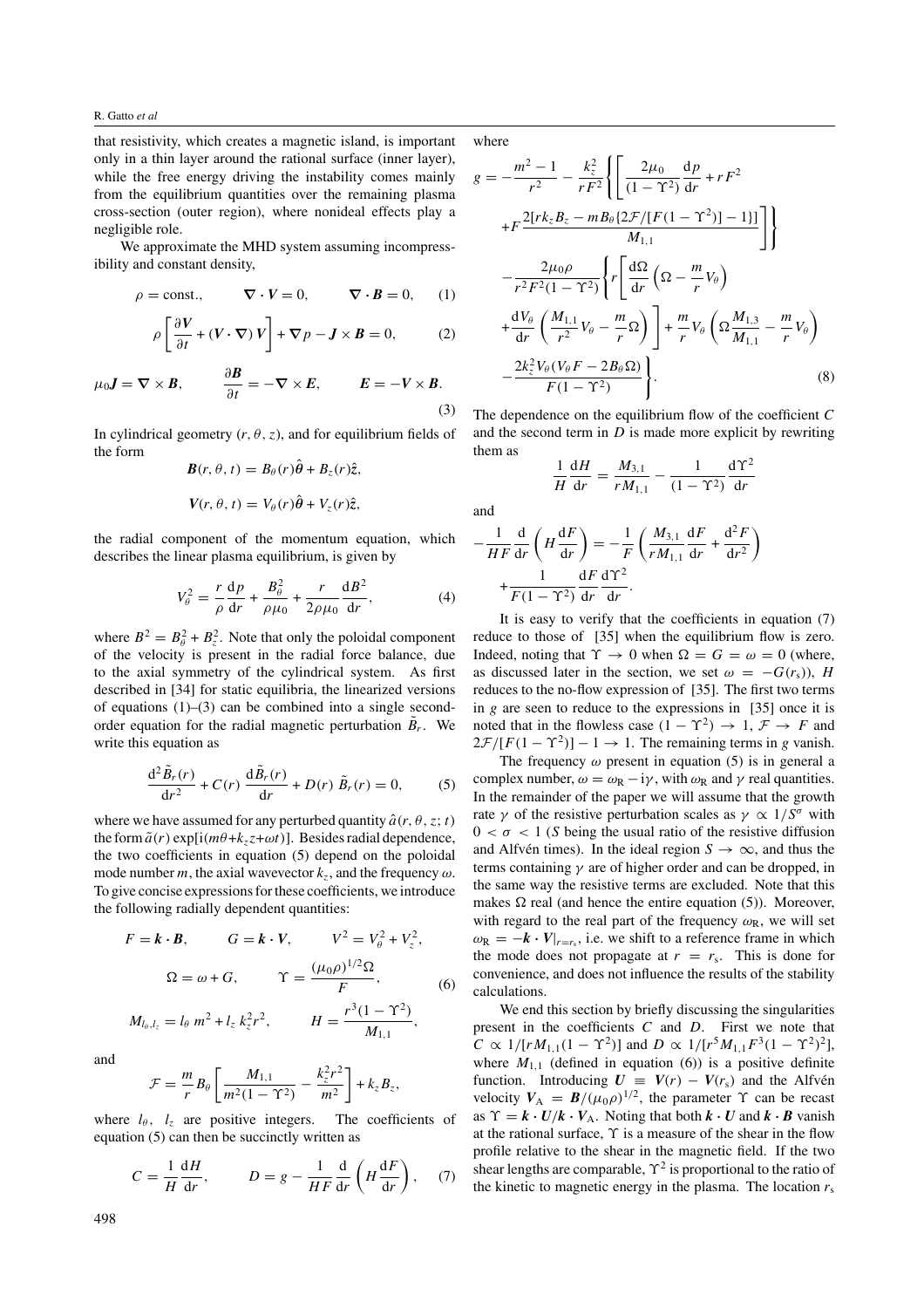of the rational surface, where  $F(r = r_s) = 0$ , defines the usual resistive singularity, which is removed by any finite amount of resistivity. Additional singularities associated with the presence of the flow occur at the points  $r = \bar{r}_s$  where  $\Upsilon^2 = 1$ . This condition identifies the Alfvén continuum associated with a modified (i.e. with flow) Kelvin–Helmholtz ideal singularity. These singularities, which are quite different in nature from the one at the rational surface, have been discussed in [32]. In the present work we consider only flow profiles which do not lead to these additional singularities (i.e.  $0 \le \Upsilon^2 < 1$ ). Especially for flow profiles close to the rational surface of the mode, this will limit the magnitude of the velocity and thus of the strength of the shear present in the flow. In all cases, however, the magnitude of the velocities used in the calculations are not less than those experimentally observed in RFP plasmas.

# **3. Stability parameter ∆***-*

The criterion for the stability of classical tearing modes in the absence of flows and pressure gradient is given by [33, 35]

$$
\Delta' \equiv \lim_{\epsilon \to 0} \left[ \frac{1}{\tilde{B}_r(\epsilon)} \frac{d\tilde{B}_r}{dx} \Big|_{x=\epsilon} - \frac{1}{\tilde{B}_r(-\epsilon)} \frac{d\tilde{B}_r}{dx} \Big|_{x=-\epsilon} \right] < 0,
$$
\n(9)

where  $\tilde{B}_r$  is the solution of equation (5) which satisfies the appropriate boundary conditions at  $r = 0$  and at the plasma minor radius  $r = a$ . This solution is singular at the location  $r = r<sub>s</sub>$  where  $F = 0$ , and it is necessary to take a limit to eliminate this singularity and obtain a finite value for  $\Delta'$ . Physically we can understand condition (9) by noting that  $\Delta'$ , the discontinuity of  $\tilde{B}'_r$  across the inner region, is a measure of the magnetic energy to be gained by a perturbation producing a magnetic island at  $r_s$ . Hence a positive  $\Delta'$  leads to instability. The procedure for finding  $\tilde{B}_r$  and the value of  $\Delta'$  is summarized as follows [33]: (i) solve equation (5) numerically in the two regions  $r = [0, r_s - \delta]$  and  $r = [r_s + \delta, a]$  (where *δ* is a small positive number greater than the half-width of the resistive layer) as two separate initial value problems; (ii) find an analytical solution of equation (5) valid near  $r = r<sub>s</sub>$  (a solution that is fully specified by matching with the numerical solution at  $r = r_s \pm \delta$ ); and (iii) using this analytical solution in equation (9), find the stability factor. As noted, in taking the limit the singular terms in the solution cancel out, leading to a finite value for  $\Delta'$ .

To find the analytical solution, equation (5) is expanded around  $x = r - r_s = 0$ . To a good approximation we obtain (as discussed before, we are setting  $\omega_R = -\mathbf{k} \cdot \mathbf{V}|_{r_s}$ , i.e.  $\Omega(r = r_{\rm s}) = 0$ 

$$
\frac{d^2 \tilde{B}_r(x)}{dx^2} + \left(\frac{c_1}{x} + \frac{c_2}{x^2}\right) \tilde{B}_r(x) = 0, \tag{10}
$$

where the coefficients  $c_1$  and  $c_2$ , which are evaluated at  $r = r_s$ , are rather complicated functions of equilibrium quantities. In the simple case of constant pressure and no flow, or flow only along the axial direction with  $V'_z(r = r_s) = 0$ , these coefficients reduce to

$$
c_1 \to -\frac{M_{3,1}}{M_{1,1}r_s} - \frac{2k_z^2(r_sk_zB_z - mB_\theta)}{r_sM_{1,1}F'} - \frac{F''}{F'}, \qquad c_2 \to 0.
$$
\n(11)

The appropriate series solution, valid in the ideal region near the rational surface, is given in this case by

$$
\tilde{B}_r^a(x) = \sum_{n=0}^{\infty} a_n x^n + \ln|x| \sum_{n=0}^{\infty} b_n x^n.
$$

The coefficients of this series can be found by substituting the series into equation (10) and equating the terms with equal powers of *x*. We obtain

$$
\tilde{B}_{r,\text{L(R)}}^{a}(x) = \tilde{B}_{s} \Big( 1 - \frac{3}{4} c_{1}^{2} x^{2} + \frac{7}{36} c_{1}^{3} x^{3} - c_{1} x \ln|x| + \frac{c_{1}^{2}}{2} x^{2} \ln|x| - \frac{c_{1}^{3}}{12} x^{3} \ln|x| + \cdots \Big) + \tilde{B}_{s,\text{L(R)}} \Big( x - \frac{c_{1}}{2} x^{2} + \frac{c_{1}^{2}}{12} x^{3} + \cdots \Big) + \mathcal{O}(x^{2}), \tag{12}
$$

where L and R mean to the left  $(x < 0)$  and right  $(x > 0)$  of the rational surface, respectively. Here we have set  $b_0 = 0$  $(\tilde{B}_r^a$  finite when  $x \to 0$ ,  $a_0 \equiv \tilde{B}_s$  (value of  $\tilde{B}_r^a$  at  $x = 0$ ) and  $a_1 \equiv \tilde{B}'_{s,L}$ . Upon substituting equation (12) in equation (9), and taking the limit, the stability factor reduces to

$$
\Delta' = \frac{\tilde{B}'_{s,R} - \tilde{B}'_{s,L}}{\tilde{B}_s}.
$$
\n(13)

The matching at  $x = -\delta$  between this analytical solution and the numerical solution of equation (5),  $\tilde{B}_r^n$   $(x = -\delta) = \tilde{B}_{r,L}^a$  $(x = -\delta)$ ,  $\tilde{B}_r^m$   $(x = -\delta) = \tilde{B}_{r,\text{L}}^m$   $(x = -\delta)$ , allows the determination of the two constants  $\tilde{B}_s$  and  $\tilde{B}'_{s,L}$ , while the the matching at  $x = +\delta$ ,  $C\tilde{B}_r^n$   $(x = +\delta) = \tilde{B}_{r,R}^a$   $(x = +\delta)$ ,  $C\tilde{B}_r^m$  $(x = +\delta) = \tilde{B}^{\prime a}_{r,R}$   $(x = +\delta)$ , allows the determination of  $\tilde{B}^{\prime}_{s,R}$ and of the normalization constant *C*, the latter reflecting the linearity of the problem.

If  $V_{\theta} \neq 0$  and/or  $V'_{z} \neq 0$  at the rational surface, or if pressure effects are accounted for, the coefficient *c*<sup>2</sup> in equation (10) is nonzero. Because of the additional singular term  $\alpha$ 1/x<sup>2</sup>, the appropriate series solution is now of the form  $\tilde{B}_r^a = |x|^v \sum_{n=0}^{\infty} A_n x^n$ . When substituted into equation (10), two possible values for the index *ν* are found. The corresponding independent solutions are usually referred to as the small (subdominant) and large (dominant) solutions, due to their different behaviour [36]. Here we don't pursue further this case since in all the calculations that follow we consider only equilibria for which  $c_1 \neq 0$ ,  $c_2 = 0$ . The appropriate expression for  $\Delta'$  is then given by equation (13).

As observed, the criterion  $\Delta' > 0$  ( $\Delta' < 0$ ) for instability (stability) holds for classical, static tearing modes [35]. However, when flow parallel to the magnetic flux surfaces is present, unstable modes with  $\Delta' < 0$  may exist [26]. Moreover other effects not considered in this work, like neoclassical effects [37], modify the stability criterion. Therefore, for the results presented in the remainder of this paper, the relevant quantity is the relative change in  $\Delta'$  induced by the equilibrium flow. In the case of flows with no shear at the rational surface, as considered here, an increase (decrease) in  $\Delta'$  always corresponds to a destabilization (stabilization) of the mode.

### **4. Numerical stability calculation with axial flow**

We have numerically solved equation (5) to evaluate  $\Delta'$  in the presence of various flow profiles characterized by a region of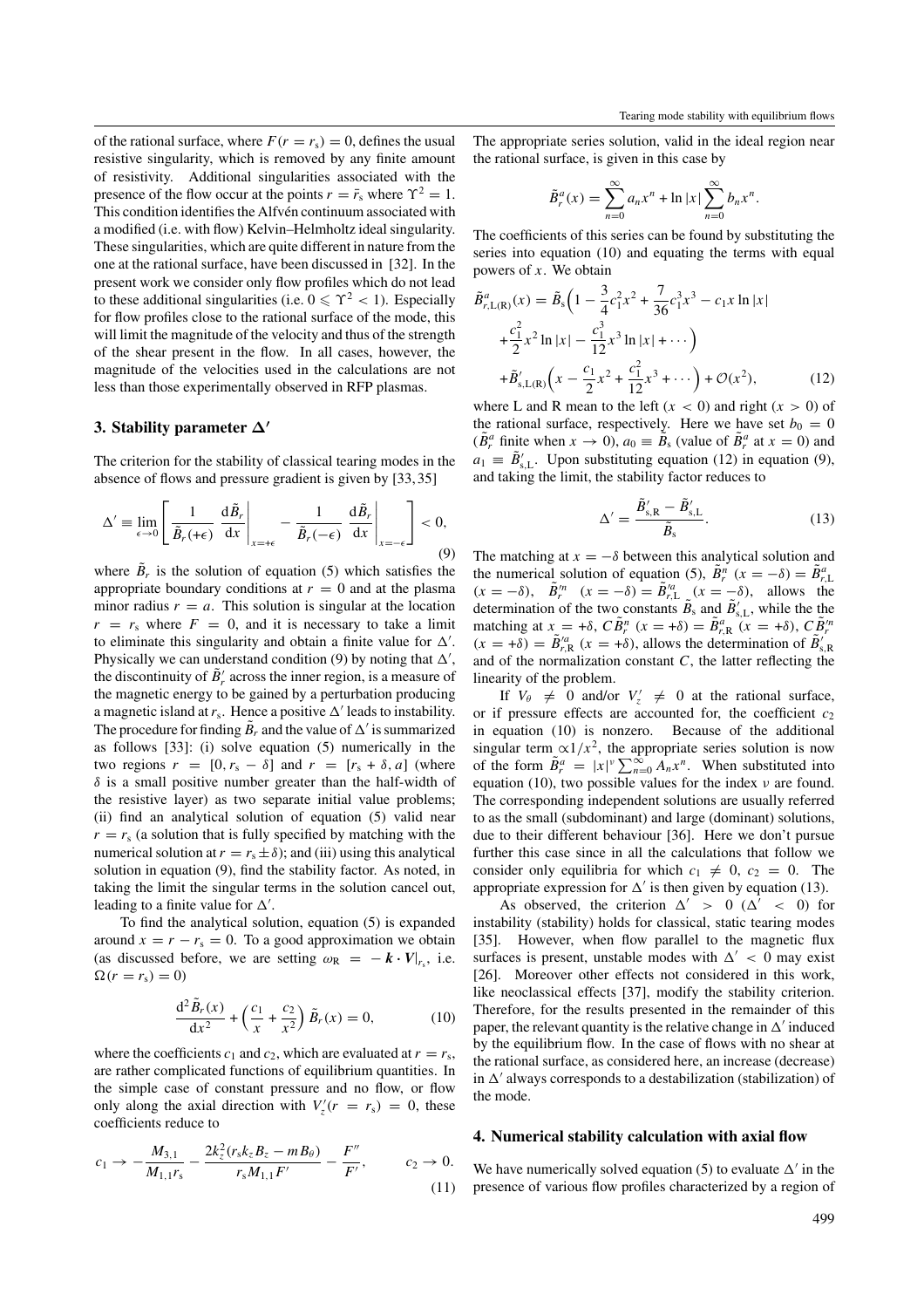shear. We have considered only flows in the axial direction. In the RFP configuration, flows localized at the outer edge of the plasma are mainly toroidal, while, even if not zero, poloidal flows in the central plasma region tend to be smaller in magnitude than toroidal flows. The equation has been nondimensionalized, using as reference quantities the minor radius and the values of the magnetic field and the Alfvén velocity on axis. It has been integrated as an initial value problem in the two regions  $r = [0, r_s - \delta]$  and  $r = [r_s + \delta, a]$ , where  $\delta$  is a small positive quantity better defined later in this section. The numerical solver, taken from the Numerical Algorithms Group (NAG) library available on the National Energy Research Scientific Computing Center (NERSC), is based on a variable-order, variable-step Adams method. We have assumed a perfectly conducting wall at  $r = a$ , so that  $\tilde{B}_r(a) = 0$ . At the centre of the cylinder we adopt the regularity conditions  $\tilde{B}_r \propto (1 + k_z^2 r^2)^{1/2}, \ \tilde{B}'_r \propto k_z^2 r / (1 + k_z^2 r^2)^{1/2}$  for *m* = 1, and  $\tilde{B}_r \propto k_z r$ ,  $\tilde{B}'_r \propto k_z$  for *m* = 0. As explained in the previous section, this numerical solution is matched with the series solutions to evaluate the stability factor  $\Delta'$ .

The matching point between the series and the numerical solutions, i.e. the quantity  $\delta$ , has been chosen so that at  $x \equiv r - r_s = \pm \delta$  both solutions are accurate. To find the  $δ$  which is optimal for each  $Δ'$  computation, we perform the following steps. First we look for the maximum *δ* such that at  $x = \pm \delta$  the percentage difference between the coefficient  $c_1/x$ of the expanded equation (equation (11)) and the corresponding coefficient of the unexpanded equation (*D* in equation (7)) is less than or equal to a fixed tolerance value (say 0*.*15%). Secondly, we verify that the round-off errors during the computation of the coefficients of the unexpanded equation (equation (5)) are still negligible as the location  $x = \pm \delta$  is approached during the numerical integration. As an additional verification, we also check that near the rational surface the term proportional to the first derivative of  $\ddot{B}$  is negligible when compared with the term proportional to  $\overline{B}$ . This has to be the case, since the former term has been dropped in the expanded equation (equation (10)). Once the quantity  $\delta$  has been fixed, we proceed with the calculation of  $\Delta'$ . We keep the number of terms in the series solution (equation (12)) that are necessary to have a converged value for  $\Delta'$ .

The equilibrium profiles of the magnetic field used in the numerical calculations presented in the remainder of this work were constructed from a polynomial fit to experimental data of an MST spontaneous EC discharge. In particular, the equilibrium is deduced from the experimental values of two edge quantities, the reversal parameter  $B_z(a)/\langle B_z \rangle$  and the pinch parameter  $B_\theta(a)/\langle B_z \rangle$ , where  $\langle \cdots \rangle$  represents a volume average, and *a* is the minor radius [38]. Although this method of reconstructing the equilibrium magnetic profiles is inherently approximate, it leads to profiles which capture the main large-scale features of real equilibria. The minor and major radii are respectively  $a = 52$  and  $R = 150$  cm. In figure 1 we present equilibrium profiles of  $B_z$ ,  $B_\theta$ , q and *F*, the latter for an  $m = 1$ ,  $n = -6$  mode. The toroidal field and the safety factor on axis are respectively 0*.*23 T and 0*.*17, and the reversal radius is located at  $r_r = 38.93$  cm. Moreover, we assume a constant particle density equal to  $n_0 = 1 \times 10^{19}$  m<sup>-3</sup>. Note the deep reversal of the magnetic field, a characteristic of most low-current spontaneous EC discharges. We will refer to this equilibrium as the spontaneous EC reference configuration. It will be the starting point for studying the influence of shear flow on  $\Delta'$ . When no equilibrium flow is present, we have found  $\Delta'_{m=0,n=-1} = -1.06$ ,  $\Delta'_{m=1,n=-8}$  $-0.19$ ,  $\Delta'_{m=1,n=-7}$  = +0.87 and  $\Delta'_{m=1,n=-6}$  = +3.74 (here and in the remainder of the paper we report the nondimensional value of the stability factor, as obtained by multiplying it by *r*<sub>s</sub>). Thus the  $m = 0$  and the  $m = 1$ ,  $n = -8$  modes are stable, while the  $n = -7$  and  $n = -6$  helicities of the  $m = 1$ mode are unstable, the latter being the most unstable. For these equilibrium profiles the  $m = 1$ ,  $n = -5$  mode is not resonant. Note that the  $n = -1$  helicity is the least stable  $m = 0$  mode. For example, the  $m = 1$ ,  $n = -20$  mode has been found to have  $\Delta' = -8.26$ . In figures 2 and 3 we present the radial magnetic field eigenfunctions for the  $m = 0$  and the  $m = 1$ ,  $n = -6$  modes. Via the optimization procedure discussed earlier in this section we have found, for example, that the optimal matching location (to satisfy a percentage tolerance value  $≤0.15\%$ ) for the *m* = 1, *n* = −6 mode is obtained for



**Figure 1.** Axial magnetic field  $B_z$  (T), poloidal magnetic field  $B_\theta$ (T), safety factor *q* (n.d.) and  $F = \mathbf{k} \cdot \mathbf{B}$  (T/m) (the latter relative to the  $m = 1$ ,  $n = -6$  mode) equilibrium profiles (MST discharge no 275, 21 April 2000).



**Figure 2.** Perturbed radial magnetic field eigenfunction for  $m = 0$ modes with no flow. The vertical line marks the location of the rational surface.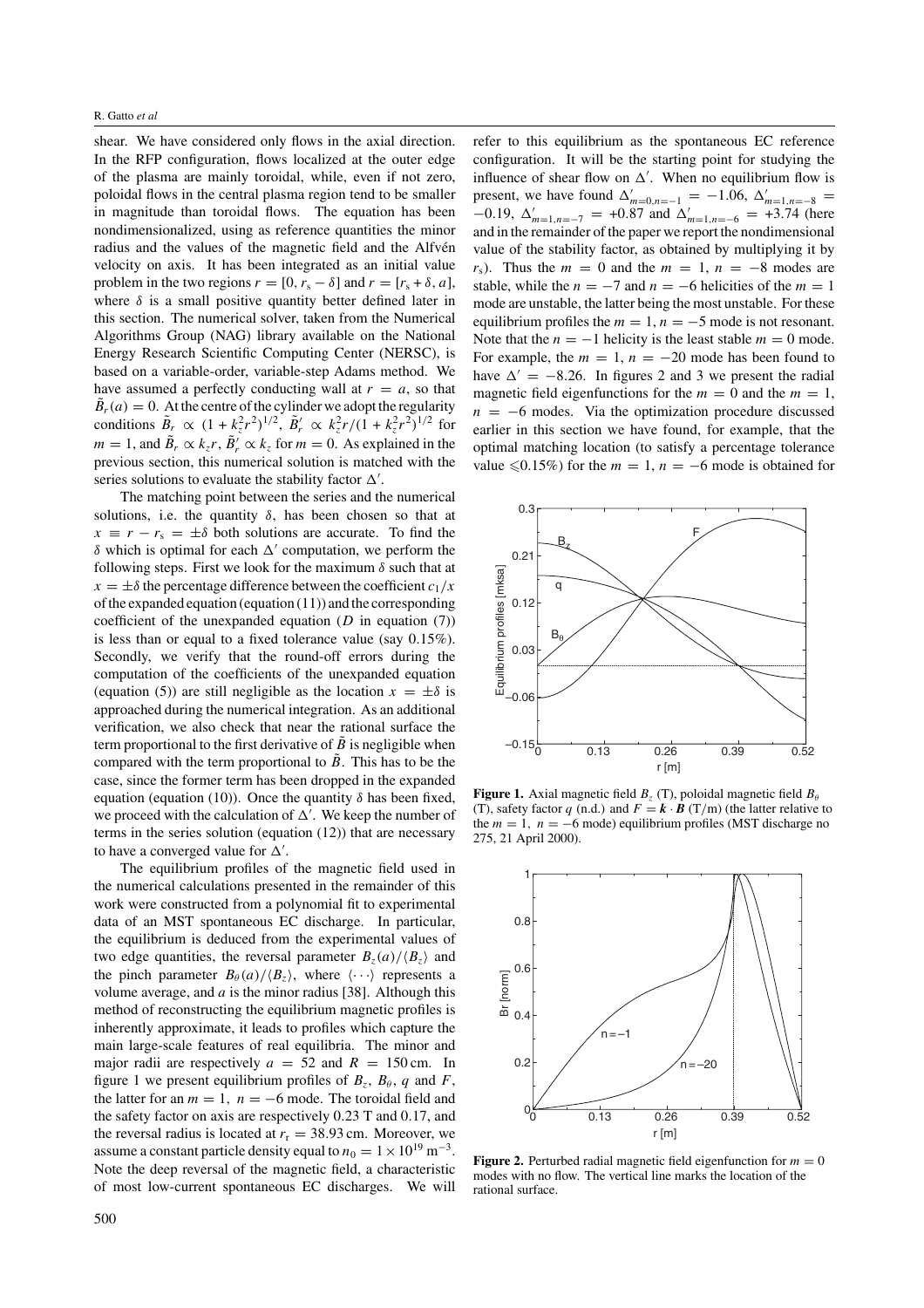

**Figure 3.** Perturbed radial magnetic field eigenfunction for the  $m = 1$ ,  $n = -6$  mode with no flow. The vertical line marks the location of the rational surface.

 $\delta = 2.31 \times 10^{-4}$  m, and that only three terms in the series solution are needed to obtain a converged  $\Delta'$ .

# *4.1. Stability of the m* = 1 *mode*

The major contribution to magnetic fluctuations in MST comes from  $m = 1$  core modes with toroidal mode number *n* ranging between −5 and −8. For the spontaneous EC profiles presented in figure 1, the  $n = -5$  mode is nonresonant. As we have found in the previous section, the most unstable mode is the  $m = 1$ ,  $n = -6$ , resonant at  $r_s = 10.51$  cm with  $\Delta' = +3.74$ . The flow profiles and intensities used in the numerical calculations have been selected with the present experimental knowledge of standard (low confinement) and spontaneous EC MST discharges in mind. This knowledge is briefly summarized as follows. The flow profile of a standard MST discharge appears to be monotonically decreasing from the plasma core to the edge. Core velocities are estimated to be around  $10-20$  Km s<sup>-1</sup>, while at the edge the velocity drops to near zero or reverses direction, with a magnitude of few Km s−<sup>1</sup> [39]. This global-scale flow profile is seen to persist during spontaneous EC discharges. In the latter, however, an additional edge-localized region of  $E \times B$  flow, induced by a self-generated radial electric field, sets up outside the reversal radius. From the radial force balance equation,  $E_r = \nabla p_i (n_i Z_i e)^{-1} - (V_i \times B)_r$ , and the available experimental data on the radial electric field, a rough estimate of the maximum toroidal rotation gives a lower bound of  $V_{\phi}$  >  $E_r/B_{\theta} \simeq 65$  Km s<sup>-1</sup> (assuming no pressure gradient and negligible poloidal rotation at the plasma edge) [40]. Guided by these data, we have performed  $\Delta'$  calculations in the presence of an axial flow which is either confined in a narrow region on the outer edge of the plasma (see figure 4), or extends all across the plasma with shear confined in the middle region of the plasma (see figure 5). Note how both velocity profiles, the latter modelled by a hyperbolic tangent, have zero or negligible gradient at the location of both  $m = 1$ ,  $n = -6$  and  $m = 0$  modes. Thus, neglecting pressure gradient effects, the appropriate formula for the stability factor is the one presented in equation (13). Notice that the edge-localized flows of



**Figure 4.** Edge-localized flow profiles used in the stability calculations (the centre location, width and magnitude of these flows have been varied in the numerical studies).



**Figure 5.** Global axial flow profile used in the stability calculations. The gradient of the flow is zero, or negligible, at the location of the rational surfaces.

figure 4 all have discontinuous first derivatives at the boundary of the flow region. As can be easily seen from equations (5) and (7), this feature does not preclude the smoothness of  $\tilde{B}_r$ (no second or higher derivatives of the flow are present in equation (5)). No particular precaution needs to be taken in numerically integrating across the boundaries of the region with flow, and the discontinuities in the flow do not invalidate the computed  $\Delta'$ . The amplitudes of the velocities employed in the numerical calculations have been chosen to span a range of values that includes those relevant to experimental conditions. In some calculations, we have used values of the flow intensity that are above those experimentally observed. This has been done to establish trends; reducing these intensities to more realistic values does not change qualitatively the results.

Most of the present section will be devoted to the study of the influence of selected flow profiles on the stability of the the  $m = 1$ ,  $n = -6$  mode for the spontaneous EC reference configuration. At the end of this section we will report results on the  $m = 1$  modes with  $n = -7, -8$  and  $n = -9$ . In the flowless case these helicities are stable, or much less unstable that the  $n = -6$  helicity, and thus play a minor role in the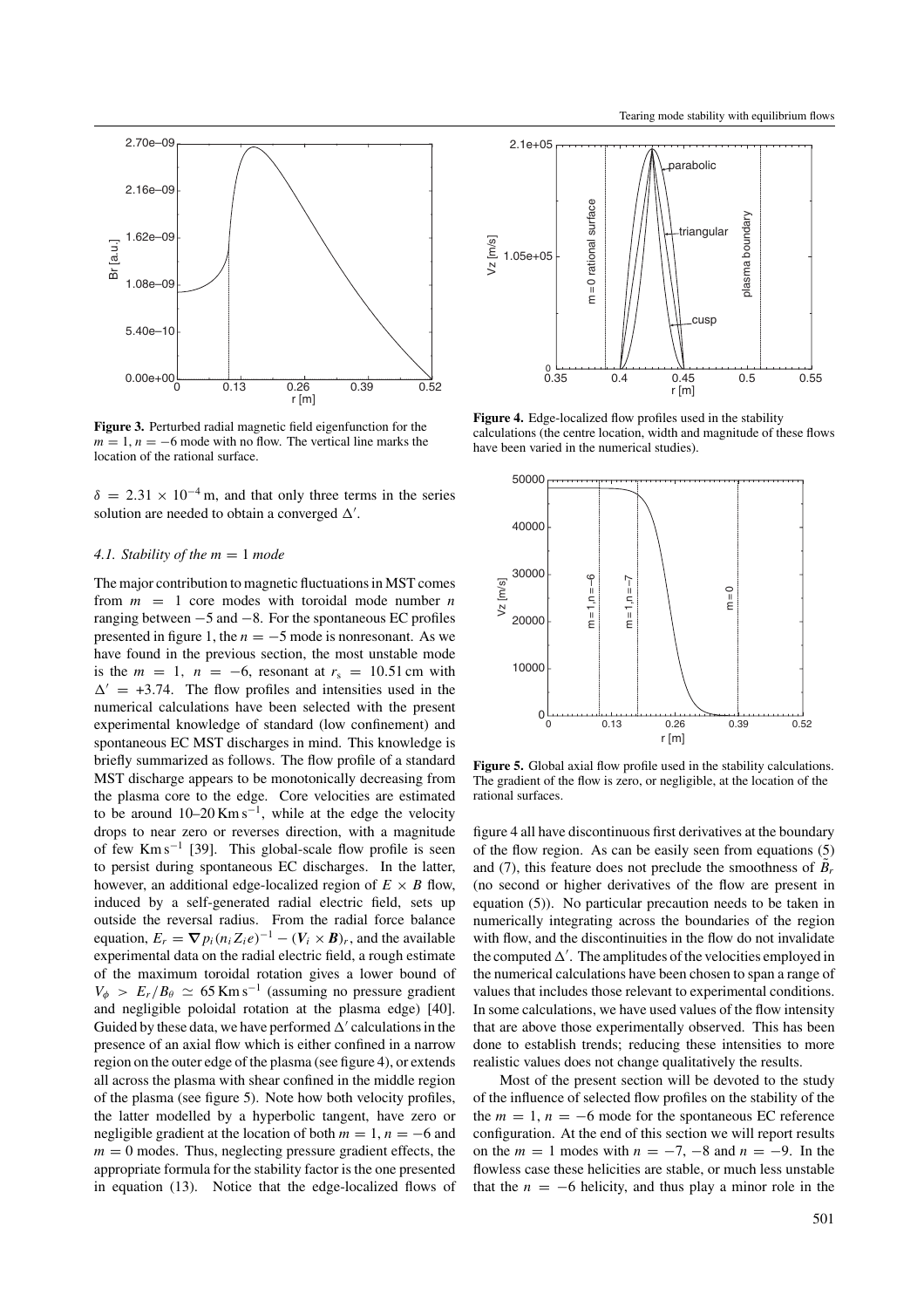plasma dynamics. It is important to verify that this situation is not altered when plasma rotation is considered.

We explicitly note that a  $V_z$  flow which is constant everywhere in the plasma does not influence the stability of the mode. Similarly, a simple reversal of the direction of an axial flow  $(V_z \rightarrow -V_z)$  does not change the stability of the mode. These facts follow from the *z*-translational invariance of a cylindrical plasma. What is relevant is the sign (and magnitude) of the combination  $V_z$   $V'_z$ .

In the first study we have considered the parabolic, triangular and cusp axial flow profiles shown in figure 4 as representative of localized flows. In the present case these flows are located outside the reversal radius between  $r = 40$ and  $r = 45$  cm. The magnitude of the flow at its central location (*r* = 42.5 cm) is  $V_{z, \text{max}} = 0.3 \times V_A \approx 206 \text{ Km s}^{-1}$ , where  $V_A \simeq 688$  Km s<sup>-1</sup> is the Alfvén velocity evaluated at the same location. We have found that these three flow profiles are all destabilizing, the stability factors being increased to, respectively,  $\Delta' = +4.02$ ,  $+3.90$  and  $+3.83$  (corresponding to percentage increases of  $(\Delta' - \Delta'_{\text{no flow}})/\Delta'_{\text{no flow}} \times 100 = 7.37$ , 4.34 and 2.53%). If the maximum intensity of the flow is reduced to  $\simeq$ 48 Km s<sup>-1</sup>, the percentage increase in  $\Delta'$  for the  $n = -6$  helicity is reduced to 0.33%. In figure 6 we plot the corresponding  $\tilde{B}_r$  eigenfunctions across the outer region of the plasma. As seen from these plots, the eigenfunctions to the right of the rational surface are changed by the flow in such a way to increase their positive derivative at  $r = r_s$ . Since the eigenfunctions on the left side of the rational surface have remained unchanged, the stability factor  $\Delta'$  increases. The reason why the parabolic profile is the most destabilizing of the three flows is mainly due to the fact that the velocity averaged over the region of flow is greater in the former case. Effects related to the different shape of the flow profiles are of secondary importance.

Next we have reconsidered the parabolic flow profile and performed two parametric studies to investigate how the intensity of the flow and its central location affect  $\Delta'$ . The results are presented in figures 7 and 8. The first figure presents  $\Delta'$  as a function of the parameter  $(V_{z, \text{max}}/L_V)/(V_A/a)$ , where  $L_V$  is the width of the flow region, and *Vz,*max the intensity of the flow at its central location. This parameter is the natural extension of



**Figure 6.**  $m = 1$ ,  $n = -6$  perturbed radial magnetic field eigenfunction for the parabolic, triangular, cusp and reference (no flow) cases.

the ratio  $G'(r_s)/F'(r_s)$  to the case of a flow localized in the outer region. This ratio has been shown to be the relevant quantity in assessing the influence of an equilibrium flow inside the resistive layer on the stability of tearing modes (see, e.g. [31]). We see that the mode is increasingly destabilized as the intensity of the shear flow increases, the destabilization being roughly quadratic in  $(V_{z, \text{max}}/L_V)/(V_A/a)$ . Figure 8 presents  $\Delta'$  versus the centre location of the flow region. In this study the maximum intensity of the flow is held constant at  $V_{\text{max}} = 0.1 \times V_A \simeq$  $68$  Km s<sup> $-1$ </sup>. We see that as the centre location is moved closer to the rational surface, the destabilizing action of the flow is more pronounced. As discussed in detail in the following section, this is due to the fact that the magnitude of the perturbed magnetic field eigenfunction overlapping with the region of flow shear increases as the latter approaches the resonant surface.

We perform a final numerical study to assess the influence of the broad flow profile of figure 5 on the stability of the  $m = 1, n = -6$  mode. This broad flow profile is representative of the differential rotation that is observed in MST discharges. The rotation of the plasma increases in going from the edge to the centre of the plasma. We have evaluated the stability of the



**Figure 7.** Stability factor of the  $m = 1$ ,  $n = -6$  mode vs the parameter  $(V_{z,\text{max}}/L_V)/(V_A/a)$  for an axial, edge-localized parabolic flow.



**Figure 8.** Stability factor of the  $m = 1$ ,  $n = -6$  mode vs the centre location of an axial, localized parabolic flow.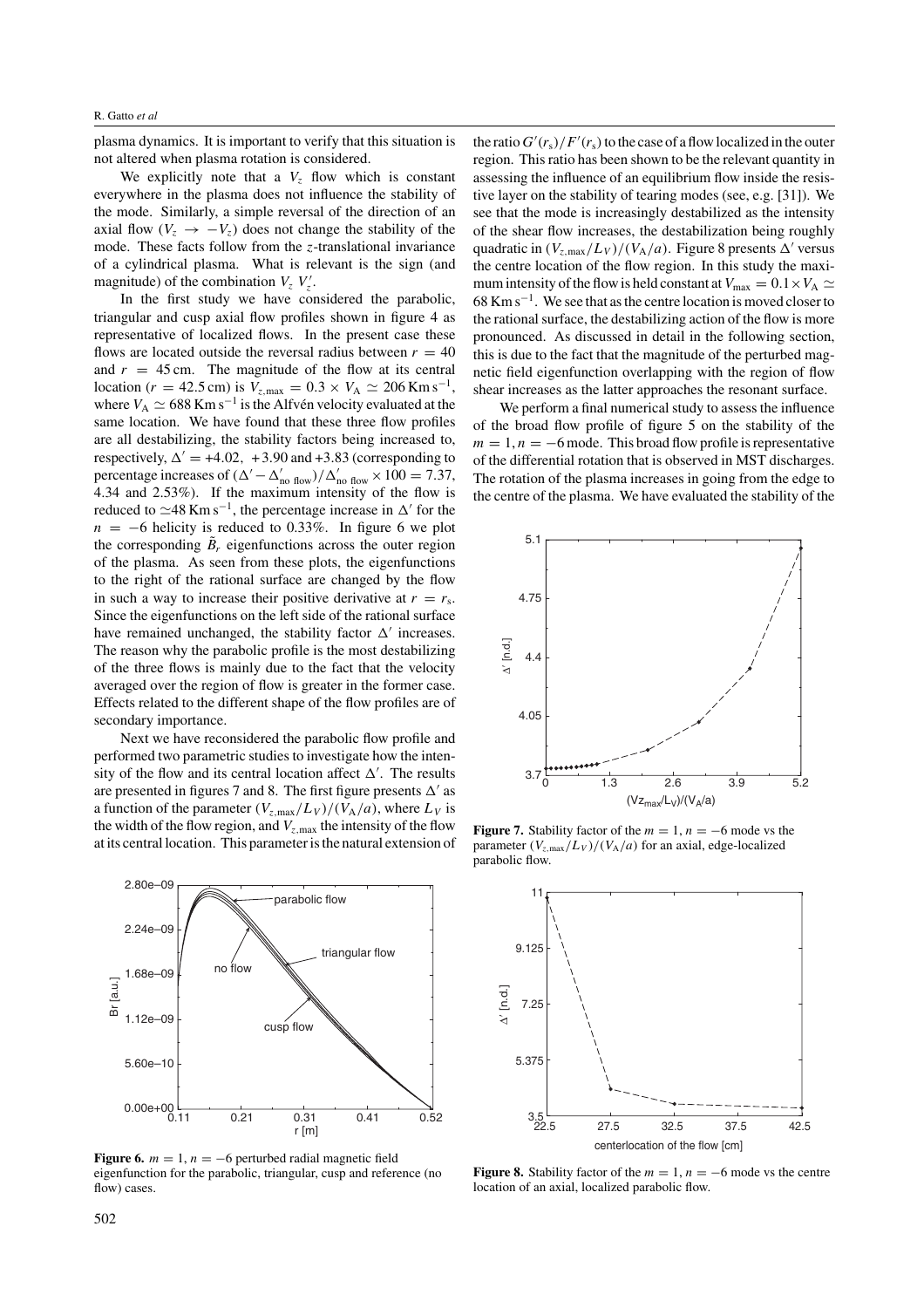mode in the presence of such a flow, considering a maximum velocity (at  $r = 0$ ) equal to  $\simeq 48$  Km s<sup>-1</sup>. We have found that this flow is destabilizing, increasing the stability factor to  $\Delta' = +4.50$ , which corresponds to a 20.3% increase.

The other  $m = 1$  helicity that is resonant and unstable is the  $n = -7$ . We have verified that a flow profile localized in the outer region of the plasma is destabilizing for the  $m = 1$ ,  $n = -7$  mode, as it is for the  $n = -6$  mode. For example, the same parabolic axial flow that increases  $\Delta'$  of the  $n = -6$ mode by 7.37%, also increases  $\Delta'$  of the  $n = -7$  mode. In the latter case the increase is greater (15.8%), since the location of the rational surface of the  $n = -7$  mode is closer to the region of flow shear. The effect of the global flow profile of figure 5 on the stability of the  $n = -7$  mode is however potentially very different. The profile of figure 5 has two important features of relevance to this discussion: (1) the flow increases in going from the edge to the centre of the plasma, having the shear concentrated mainly in the middle region of the plasma, and (2) it has negligible shear at the locations of the  $m = 1$ ,  $n = -6$  and of the  $m = 0$  modes. While the first feature is suggested by experimental data, the second feature of the profile allows us to compare the effect of the same global profile on the stability of both  $m = 1$ ,  $n = -6$  and  $m = 0$ modes, for situations in which there is no stabilizing effect due to flow shear inside the resistive layer [31]. Avoiding resistive layer effects by the adoption of this tanh-like flow profile is realistic for the  $n = -6$  mode, since near the centre of the plasma any axial flow profile is likely to have negligible shear for geometrical reasons. The situation is however different for the  $n = -7$  mode. The rational surface of this mode is at  $r_s = 18.12$  cm, about 8 cm more toward the middle region of the plasma than the rational surface of the  $n = -6$  mode. The  $n = -7$  mode is then located right where a strong shear is expected, and effects related to the presence of shear flow inside the resistive layer need to be considered. In particular, it is known that if there is a strong shear flow inside the resistive layer of a mode, the mode is stabilized by inner layer effects, independent of the value of  $\Delta'$  obtained with ideal MHD calculations [31]. Stabilization occurs whenever the quantity  $\sqrt{\mu_0 \rho} G' / F'$  evaluated at the rational surface is greater than or equal to 1. From this consideration emerges the possibility that the global profile observed in spontaneous EC regimes could cause an increased destabilization of the  $m = 1$ ,  $n = -6$  mode (with respect to the flowless case), while stabilizing (or at least reducing the growth rate of) the  $m = 1$ ,  $n = -7$  mode. For example consider moving the location of the maximum shear of the hyperbolic tangent flow profile of figure 5 to the location of the  $m = -1$ ,  $n = -7$  mode rational surface, and increasing its central velocity up to  $V_{z, \text{max}} = V_z(r = 0) \approx 203 \text{ Km s}^{-1} (0.13)$ of the value of the Alfvén velocity at the centre). The parameter  $\sqrt{\mu_0 \rho} G'/F'$  evaluated for the *n* = −6 and the *n* = −7 modes corresponding to this modified tanh-like profile are, respectively, 0*.*0883 and 1*.*0002. Hence this profile increases the instability of the  $n = -6$  mode (due to ideal effect), while it stabilizes, via inner layer effects, the  $n = -7$  mode.

We conclude this section by considering the effect of the parabolic, edge-localized flow on the  $m = 1$ ,  $n = -8$  and  $n = -9$  modes. In the absence of flow, these modes are linearly stable with  $\Delta'_{n=-8} = -0.19$  and  $\Delta'_{n=-9} = -0.98$ . The 5 cm-wide parabolic flow profile centred at  $r = 0.45$  m

and of maximum intensity  $V_{z, \text{max}} = 0.3 \times V_A \approx 206 \text{ Km s}^{-1}$ increases the stability factor of these two modes up to −0*.*02 and −0*.*72, respectively. Despite its large intensity, this flow does not lead to destabilization of either mode.

In summary, we have found that both a broad flow profile with shear concentrated over the middle region of the plasma and a flow localized in the outer edge of the plasma further destabilizes the  $m = 1$ ,  $n = -6$  mode. A flow localized in the outer edge of the plasma further destabilizes the  $m = 1$ ,  $n = -7, -8, -9$  modes, too. When considering the effect of a global flow profile on the  $n \le -7$  modes, however, results based on ideal MHD alone need to be integrated with a consideration of resistive effects. Since the location of the rational surface of these modes is located in a region of strong flow shear, resistive effects alone could stabilize these modes.

## 4.2. Stability of the  $m = 0$  mode

In figure 2 we have presented the  $\tilde{B}_r$  eigenfunction for the  $m = 0, n = -1$  mode under the reference equilibrium profiles presented in figure 1. The singular surface is located at the reversal radius,  $r_s = r_r = 38.91$  cm. As seen before, this mode is stable, with  $\Delta'_{m=0} = -1.06$ . This is the helicity (i.e. *n* number) of the  $m = 0$  mode with the smallest (absolute) value of the stability factor.

We have repeated for the  $m = 0$  mode the stability calculation for a flow localized in a narrow region between the mode resistive layer and the edge of the plasma. The flow profiles are centred at  $r = 45$  cm, and have a total width of  $L_V = 4$  cm. The centre location is thus located 6.06 cm to the right of the rational surface. As for the  $m = 1$  case, we have considered the parabolic, triangular and cusp profiles. The maximum velocity has been set to  $V_{z, \text{max}} \simeq 52 \text{ Km s}^{-1}$ . Like the  $m = 1$  case, we have found that these localized flows are all destabilizing. However, since the  $m = 0$  mode is stable in the absence of flow, the effect of the flow is more important than for the  $m = 1$  case. In the latter case, the shear flow only increases the instability of a mode which is already unstable without flow. Moreover, the relative increase in  $\Delta'$  is small since the flow is located far away from the rational surface. In the  $m = 0$  case, the proximity of the flow to the rational surface leads to a strong destabilizing effect. The stability parameter goes from being negative to being positive, i.e. the flow drives a stable mode unstable. For example, the stability factor with the parabolic flow, which is the most destabilizing of these three flow profiles, is  $\Delta' = +0.59$ . To better quantify this important effect of a localized flow on the stability properties of the  $m = 0$ ,  $n = -1$  mode, we have reconsidered the parabolic flow profile and gradually increased its maximum intensity. The results of this parametric study are presented in figure 9. Interpolating these data, the marginal stability condition is obtained for a maximum flow of  $\simeq$ 43 Km s<sup>-1</sup>, or equivalently for  $(V_{z, max}/L_V)/(V_A/a) = 0.86$ .

We have also repeated the broad flow profile study, as done for the  $m = 1$  mode. The profile is the same one used for the  $m = 1$  study (see figure 5). The velocity and its derivative are negligible at the location of the  $m = 0$  rational surface. As with the corresponding  $m = 1$  study, the maximum intensity of the flow has been set to  $\simeq 48$  Km s<sup>-1</sup>. We have found that the value of the stability factor increases from −1*.*06 with no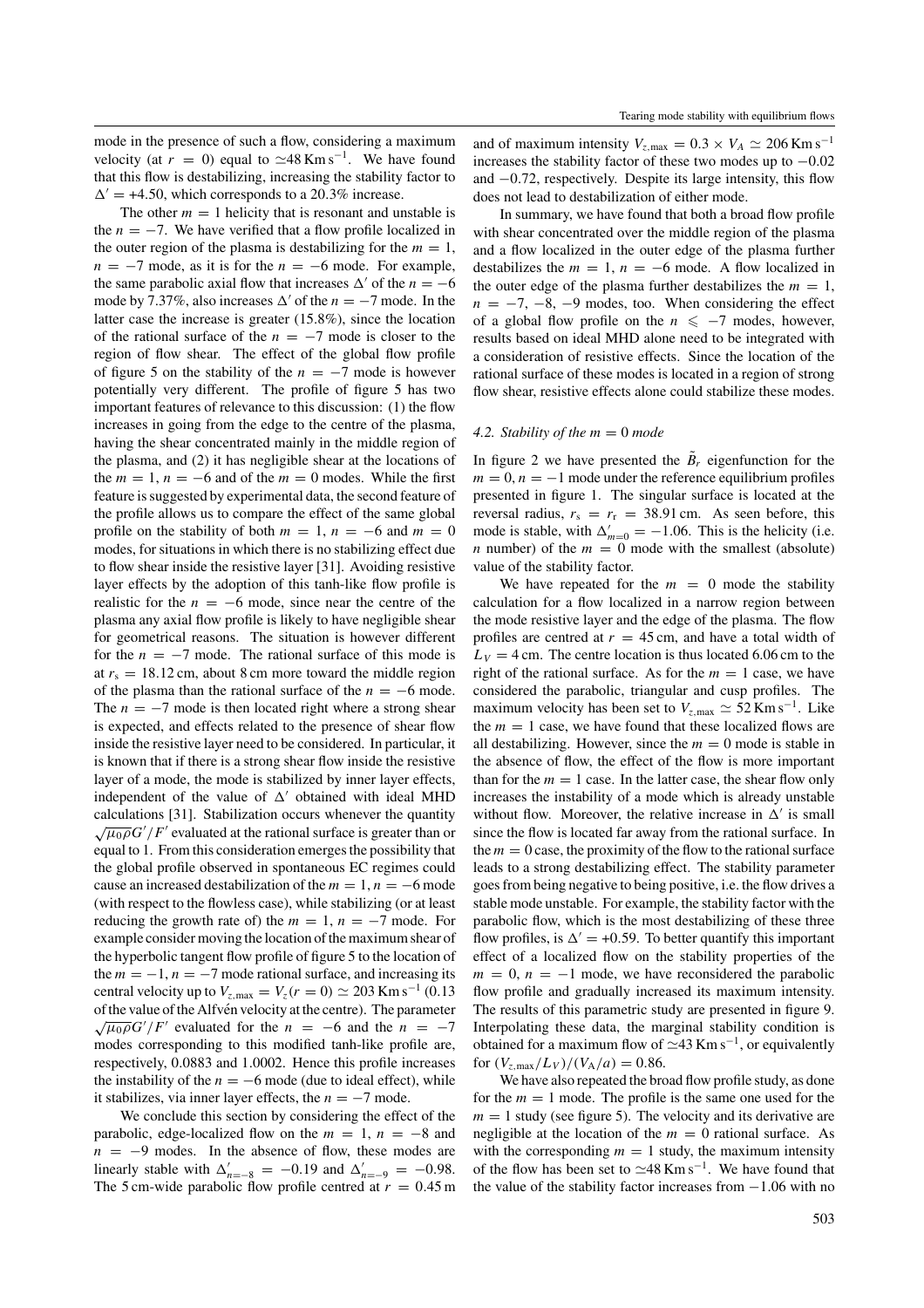

**Figure 9.** Stability factor of the  $m = 0$ ,  $n = -1$  vs the parameter  $(V_{z, \text{max}}/L_V)/(V_A/a)$  for an axial, edge-localized parabolic flow.

flow to  $-1.05$ . In contrast to the  $m = 1$  case, the stability of the  $m = 0$  mode is almost unaffected by the flow. In the following section we will reconsider this result together with the corresponding result for the  $m = 1$  mode, and show that their difference is explainable in terms of the relative location between the peak in the corresponding  $B_r$  eigenfunctions and the region of shear flow.

In summary, we have found that the  $m = 0$  mode is strongly destabilized by a flow with shear which is localized to a narrow region at the outer edge of the plasma. This effect is important, since a flow with magnitude of the order of those experimentally observed in MST drives the  $m = 0$  unstable. On the contrary, a tanh-like flow profile with shear in the region between the  $m = 1$ ,  $n = -6$  rational surface and the reversal radius does not change appreciably the stability factor of the  $m = 0$  mode, and thus the mode remains stable even in the presence of the flow.

# **5. Analytical stability considerations**

Due to the complicated way in which the equilibrium flow enters the coefficients (equation (7)) of equation (5), it is rather difficult to gather from them information on how a selected flow profile influences the stability of a mode. In this section we present an expression for  $\Delta'$  which helps clarify how the characteristics of the flow influence the stability of tearing modes. To derive this result, we start from the generalization to cylindrical geometry of equation (60) in [23], which was derived in slab geometry. This equation is obtained by recasting equation (5) into a Schrödinger-like equation, a procedure which identifies the equivalent of the potential energy for the problem. In terms of the new dependent variable  $\phi = r(1 - \Upsilon^2)^{1/2} \tilde{B}_r / M_{1,1}^{1/2}$ , equation (5) is transformed into

$$
\frac{1}{r}\frac{d}{dr}\left(r\frac{d\phi}{dr}\right) - U(r)\phi = K^2\phi,
$$
\n(14)

where  $K^2 = m^2/r^2 + k_z^2$ , and the potential *U* is given by

$$
U(r) = -\frac{1}{r^2} + \frac{1}{F} \left( \frac{M_{3,1}}{r M_{1,1}} \frac{dF}{dr} + \frac{d^2 F}{dr^2} \right) + \frac{m^2 (m^2 - 2k_z^2 r^2)}{M_{1,1}^2 r^2} + \frac{k_z^2}{r F^2} \left\{ 2\mu_0 \frac{(dp/dr)}{(1 - \Upsilon^2)} + \frac{2F}{M_{1,1}} \left[ r k_z B_z \right] \right\}
$$

$$
-B_{\theta}\left(-2k_{z}r\frac{k_{z}B_{\theta}-(m/r)B_{z}}{F(1-\Upsilon^{2})}+\frac{2M_{1,1}B_{\theta}}{F(1-\Upsilon^{2})^{2}}-m\right)\right]
$$

$$
-\frac{2\mu_{0}\rho k_{z}^{2}}{r^{2}F^{2}(1-\Upsilon^{2})}\left[\frac{2V_{\theta}}{(1-\Upsilon^{2})}\left(V_{\theta}-\frac{2\Omega B_{\theta}}{F}\right) -\frac{r}{2}\left(\frac{dV^{2}}{dr}+4\frac{m}{M_{1,1}}V_{\theta}\Omega\right)\right]-\frac{1}{2(1-\Upsilon^{2})}\left\{\frac{d^{2}\Upsilon^{2}}{dr^{2}} +\left[\frac{(d\Upsilon^{2}/dr)}{2(1-\Upsilon^{2})}+\frac{M_{3,1}}{rM_{1,1}}+\frac{1}{F^{2}}\frac{dF^{2}}{dr}\right]\frac{d\Upsilon^{2}}{dr}\right\}.
$$
(15)

From this equation an expression for  $\Delta'$  can be readily derived. Multiplying by  $\phi$ , integrating by parts in the two regions  $r = [0, r_s - \epsilon]$  and  $r = [r_s + \epsilon, a]$  (with  $\epsilon$  a small positive number), adding the resulting two equations, and finally taking the limit  $\epsilon \to 0$ , we obtain  $\overline{\left(\int_0^a \epsilon \right)} = \lim_{\epsilon \to 0} \left(\int_0^{r_s - \epsilon} + \int_{r_s + \epsilon}^a \right)$ 

$$
-r_{s} \Delta' = \overline{\int_{0}^{a} dr r \left[ \left( \frac{d\phi/dr}{\phi_{s}} \right)^{2} + K^{2} \left( \frac{\phi}{\phi_{s}} \right)^{2} \right]}
$$

$$
+ \overline{\int_{0}^{a} dr r U_{0} \left( \frac{\phi}{\phi_{s}} \right)^{2} + \overline{\int_{0}^{a} dr r U_{1} \left( \frac{\phi}{\phi_{s}} \right)^{2}}, \qquad (16)
$$

where  $\phi_s = \phi(r_s)$ ,  $U_0$  is the flowless part of the potential,

$$
U_0 = -\frac{1}{r^2} + \frac{1}{F} \left( \frac{M_{3,1}}{r M_{1,1}} \frac{dF}{dr} + \frac{d^2 F}{dr^2} \right) + \frac{m^2 (m^2 - 2k_z^2 r^2)}{M_{1,1}^2 r^2} + \frac{k_z^2}{r F^2} \left\{ 2\mu_0 \frac{dp}{dr} + \frac{2F}{M_{1,1}} \left[ r k_z B_z \right. - B_\theta \left( -\frac{2k_z r [k_z B_\theta - (m/r) B_z]}{F} + \frac{2M_{1,1} B_\theta}{r F} - m \right) \right\},
$$

and  $U_1 \equiv U - U_0$  is the remaining part of the potential that is nonzero only in the presence of flow. The latter can be conveniently divided into two contributions,

$$
U_1(r) = U_{1,1} + U_{1,2},\tag{17}
$$

where

$$
U_{1,1} = \frac{1}{(1 - \Upsilon^2)} \left\{ - \left[ \left( \frac{1}{F} \frac{dF}{dr} + \frac{M_{3,1}}{2r M_{1,1}} \right) + \frac{1}{4(1 - \Upsilon^2)} \frac{d\Upsilon^2}{dr} \right] \frac{d\Upsilon^2}{dr} + \frac{\mu_0 \rho k_z^2}{r F^2} \frac{dV^2}{dr} - \frac{1}{2} \frac{d^2 \Upsilon^2}{dr^2} \right\}
$$

contains only derivatives of the flow, and

$$
U_{1,2} = \frac{2k_z^2}{rF^2(1-\Upsilon^2)} \left\{ \left[ \mu_0 \frac{dp}{dr} + \frac{2rk_zB_\theta(k_zB_\theta - (m/r)B_z)}{M_{1,1}} \right. \right.\left. - \frac{2B_\theta^2}{r} \frac{(2-\Upsilon^2)}{(1-\Upsilon^2)} \right] \Upsilon^2 - 2\mu_0\rho V_\theta \left[ \frac{1}{r(1-\Upsilon^2)} \right.\left. \times \left( V_\theta - \frac{2\Omega B_\theta}{F} \right) - \frac{m}{M_{1,1}} \Omega \right] \right\}.
$$

In deriving equation (16), we have assumed that the function  $\phi/\tilde{B}_r$  and its first derivative are continuous functions of *r* near *r*s. This has been the case for all flow profiles used in the numerical simulations presented in this paper. Looking at equation (16), we notice that the first integral is always stabilizing, its integrand being a positive definite function. The remaining two integrals can be both stabilizing or destabilizing, depending on whether their integrands are positive or negative, respectively. The  $\frac{d^2F}{dr^2}/F$  term in  $U_0$ , which is the only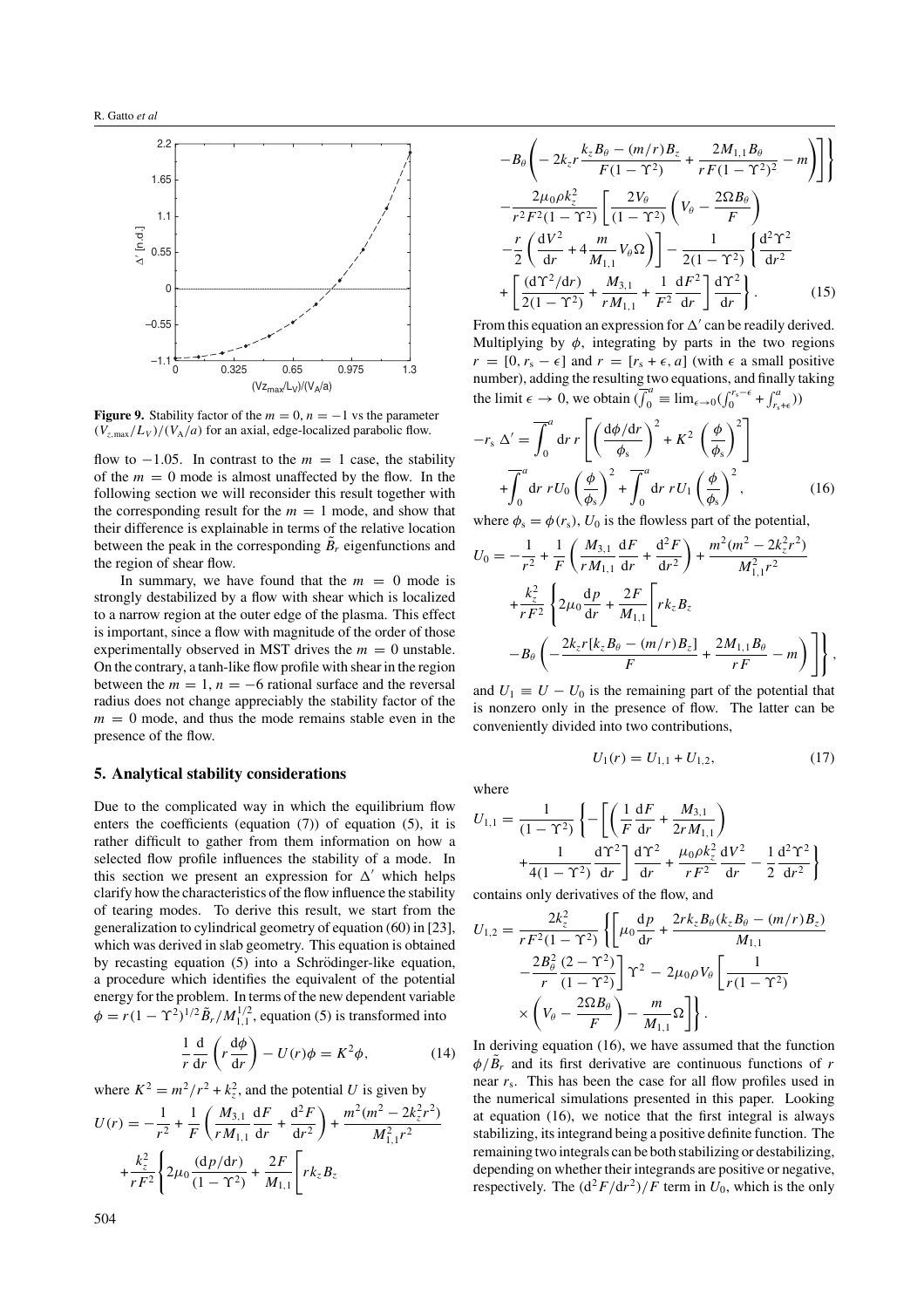one surviving in slab geometry (except for the pressure gradient term), contains the destabilizing effect of the current density gradient. In figure 10 we plot the function  $r \times U_0 \times (\phi/\phi_s)^2$ , i.e. the integrand in the second integral in equation (16) for the  $m = 1$ ,  $n = -6$  mode in the reference configuration with no flow. The current density destabilization effect included in  $U_0$  occurs to the right of the rational surface, where the second integral in equation (16) is negative. The major destabilization contribution occurs near the location of the singular surface, where the  $\tilde{B}_r$  eigenfunction peaks (see figure 3). From equation (16) it is apparent that, since  $(\phi/\phi_s)^2$ is a positive function, the local criterion for flow stabilization is  $U_1 > 0$ . Note however that this is true only for small flows, i.e. for  $\Upsilon^2 \ll 1$ . When this condition is not satisfied, the modifications induced by the flow to the eigenfunction *φ* itself could change the values of the first two integrals in equation (16) in such a way to increase/decrease  $\Delta'$  even for a *U*<sup>1</sup> which is positive/negative everywhere. Other than through the positive factor  $(1 - \Upsilon^2)$  and the term directly proportional to  $dV^2/dr$ , the flow enters in  $U_{1,1}$  through the first and second derivatives of *ϒ*2. These derivatives can be expressed in terms of  $\Omega$  and *F* as follows:

$$
\frac{d\Upsilon^2}{dr} = 2\Upsilon^2 \left( \frac{1}{\Omega} \frac{d\Omega}{dr} - \frac{1}{F} \frac{dF}{dr} \right),
$$

$$
\frac{d^2\Upsilon^2}{dr^2} = 2\Upsilon^2 \left[ \left( \frac{1}{F} \frac{dF}{dr} - \frac{1}{\Omega} \frac{d\Omega}{dr} \right) \left( 3 \frac{1}{F} \frac{dF}{dr} - \frac{1}{\Omega} \frac{d\Omega}{dr} \right) - \left( \frac{1}{F} \frac{d^2F}{dr^2} - \frac{1}{\Omega} \frac{d^2\Omega}{dr^2} \right) \right],
$$

d*ϒ*<sup>2</sup>

where

$$
\frac{d\Omega}{dr} = \frac{m}{r} \left( \frac{dV_{\theta}}{dr} - \frac{V_{\theta}}{r} \right) + k_z \frac{dV_z}{dr},
$$

$$
\frac{d^2\Omega}{dr^2} = \frac{m}{r} \left[ \frac{d^2V_{\theta}}{dr^2} - \frac{2}{r} \left( \frac{dV_{\theta}}{dr} - \frac{V_{\theta}}{r} \right) \right] + k_z \frac{d^2V_z}{dr^2}.
$$

Note how only  $V_z$  enters these expressions when  $m = 0$ .

As just observed, in the case in which  $\Upsilon^2 \ll 1$ , the plot of the function  $r \times U_1$  in the region of shear flow gives precise indications on where the flow is stabilizing or destabilizing according to where  $r \times U_1$  is positive or negative. Combined



**Figure 10.** The function  $r \times U_0 \times (\phi/\phi_s)^2$  for the  $m = 1, n = -6$ mode of the reference configuration with no flow.

with the fact that the remaining term in the integrand is a positive definite function which tends to be monotonically decreasing sufficiently away from the rational surface of the mode, an indication could also be gained about the magnitude of stabilization or destabilization of a given flow profile. As an example, we reconsider the case of an axial flow profile localized in the outer region of the plasma between the reversal radius and the minor radius, and check if the information based on the potential energy just formulated supports the result obtained by the numerical computation of the stability factor for the  $m = 0$ ,  $n = -1$  mode. The information will be gleaned from plots of the potential energy associated with the flow. The localized flows considered before all have discontinuous derivatives at the boundary of the flow region. Although this feature does not preclude the smoothness of  $\tilde{B}_r$ , it would lead to nonrealistically discontinuous curves for the total potential energy. To avoid this, we select for the following study a Gaussian profile. This profile is centred at  $r = 0.45$  m, has an half-width equal to 1.06 cm, and has a maximum velocity of  $V_{z, \text{max}} \simeq 52 \text{ Km s}^{-1}$ . Similarly to the parabolic profile, we find that this Gaussian profile is destabilizing. The stability factor goes from −1*.*06 to +0*.*35, i.e. the mode is driven unstable. In figures 11 and 12 we plot respectively the functions  $r \times U_1$  and  $r \times U_1 \times (\phi/\phi_s)^2$ , and  $(\phi/\phi_s)^2$  associated with this flow. From



**Figure 11.** The functions  $r \times U_1$  (- - - -) and  $r \times U_1 \times (\phi/\phi_s)^2$  $-$ ) for the Gaussian flow profile.



**Figure 12.** The function  $(\phi/\phi_s)^2$  for the Gaussian flow profile.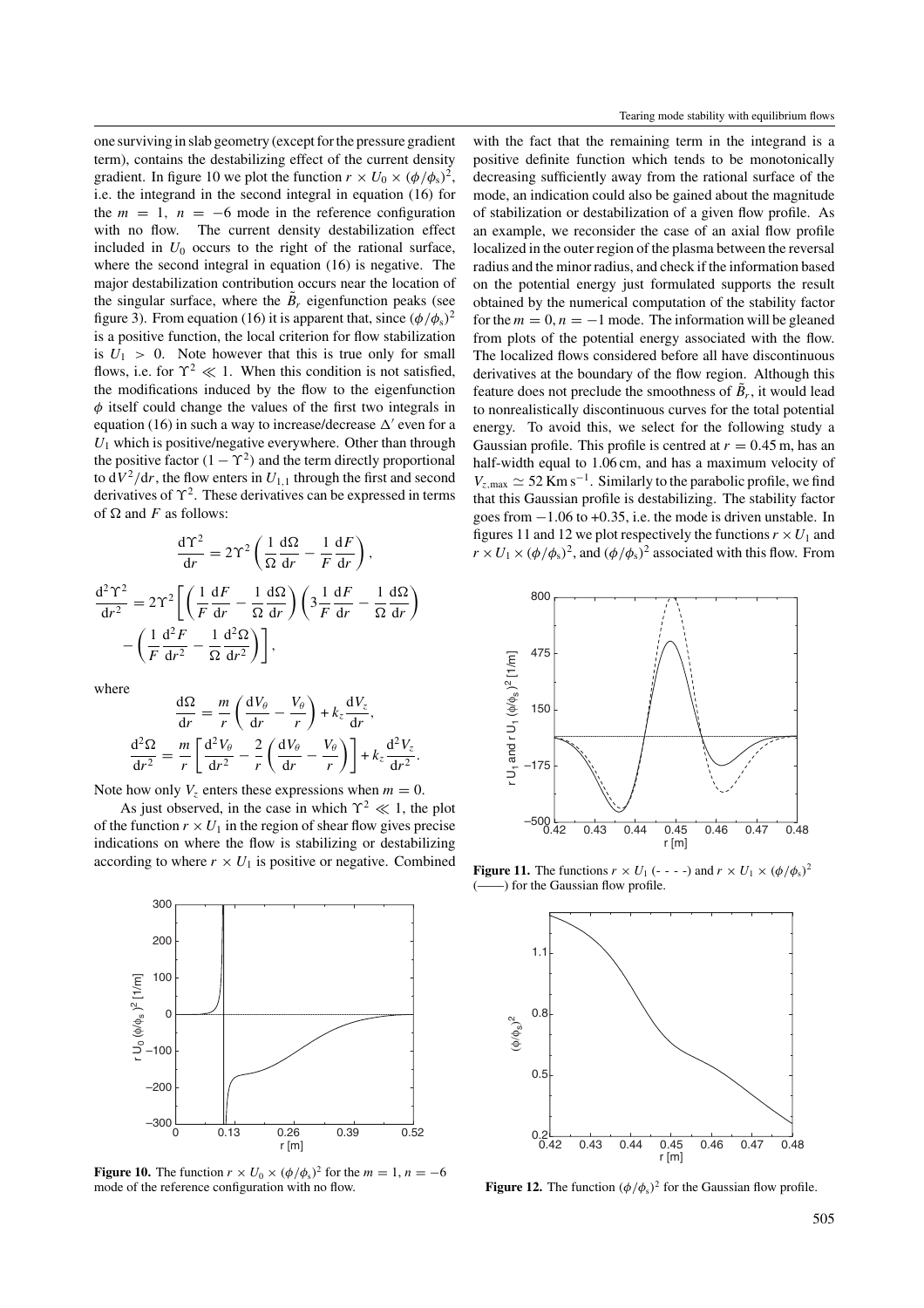

**Figure 13.** The four terms in  $U_1$  for the Gaussian flow profile.

the first figure we see that the function  $r \times U_1$  is negative near the edge of the flow region, giving destabilizing contributions, and becomes positive in the central region of the flow profile, giving a stabilizing contribution. The net effect is destabilizing. (The total area under the curve is  $= -1.07$ .) Moreover, the plot of the weighting function  $(\phi/\phi_s)^2$  (figure 12) shows how in the integration the central stabilizing region of the flow is weighted much less that the left-edge destabilizing region. This is evident from the plot of the complete integrand (the solid line in figure 11): the extent of the central stabilizing region is reduced. Since the last integral in equation (16) is negative (the total area under the curve is  $= -1.88$ ), the parabolic flow profile is destabilizing, as found numerically. (The reason why  $\Delta'$  increases by only 1.41  $\langle$  1.88 is because, as noted before, the intensity of the flow makes the  $B_r$  eigenfunctions with and without flow differ by a significant amount. As a consequence, the remaining integrals in equation (16) (the first two in the equation) give also a contribution to  $\Delta'$ , even though the coefficients  $K^2$  and  $U_0$  do not explicitly contain the flow.) To better understand which features of the flow profile lead to destabilization, we further decompose  $U_{1,1}$  into the following three contributions,

$$
U_{1,1}(1) = \frac{1}{(1 - \Upsilon^2)} \left[ -\left(\frac{1}{F} \frac{dF}{dr} + \frac{M_{3,1}}{2r M_{1,1}}\right) \frac{d\Upsilon^2}{dr} + \frac{\mu_0 \rho k_z^2}{rF^2} \frac{dV^2}{dr} \right],
$$
  

$$
U_{1,1}(2) = \frac{1}{4(1 - \Upsilon^2)^2} \left(\frac{d\Upsilon^2}{dr}\right)^2,
$$

$$
U_{1,1}(3) = -\frac{1}{2(1 - \Upsilon^2)} \frac{d^2 \Upsilon^2}{dr^2},
$$

and plot them, together with the remaining term  $U_{1,2}$ , in figure 13 (in the figure, the three terms in  $U_{1,1}$  are labelled (1), (2) and (3), while  $U_{1,2}$  is labelled (4)). It is evident from these curves that the major contribution to  $U_1$  comes from  $U_{1,1}(3)$ , i.e. the term proportional to the second derivative of *ϒ*2.

We terminate this section by reconsidering the global profile studies of the  $m = 1$  and  $m = 0$  modes. We have found that the flow profile presented in figure 5 is destabilizing for the  $m = 1$  mode, while it leaves practically unchanged the



**Figure 14.** Comparison of the functions  $r \times U_1 \times (\phi/\phi_s)^2$  for the  $m = 0$  and  $m = 1$  modes with global flow profile in the axial direction.

 $\Delta'$  of the  $m = 0$  mode. The reason for this difference can be seen from figure 14 where we plot the function  $r \times U_1 \times (\phi/\phi_s)^2$ for the two cases. The areas under the two curves, although both negative, are quite different. The area under the  $m = 0$ mode is much smaller than that of the  $m = 1$  mode, as expected from the numerical results. This follows because the peak of the  $B_r$  eigenfunction occurs within the region of shear flow for the  $m = 1$  case, while it occurs far away from it in the  $m = 0$  case.

# **6. Summary and discussion**

We have studied the linear stability of classical tearing modes for RFP equilibria with flows. To this end, a computer code that evaluates the linear stability parameter  $\Delta'$  for the RFP has been developed. The code has been used to investigate the linear stability of both core- and edge-resonant tearing modes in spontaneous EC discharges in the MST. Among the characteristics of the spontaneous EC regime are a reduced level of magnetic fluctuations, the presence of an  $E \times B$  shear flow localized at the edge of the plasma, and the occurrence of periodic bursts of  $m = 0$  activity. Moreover, some spontaneous EC regimes enter a state in which the magnetic fluctuation spectrum is dominated by the innermost resonant  $m = 1$  mode (QSH state). The magnetic field equilibrium used in the computations has been created by interpolating experimental profiles modelled for a discharge which had bifurcated into a spontaneous EC regime. To this equilibrium configuration we have added flows which are representative of those observed during spontaneous EC regimes. In particular, we have considered two classes of flow profiles. The first class consists of axial flows which are localized in a narrow region of the plasma outside the reversal radius. These flows are observed to form spontaneously right after a crash whenever the equilibrium bifurcates into a spontaneous EC regime. The second class of profiles consists of axial flows which are nonzero over most of the plasma, and have a shear localized mainly between the location of core and edge modes. This latter class of flows mimic the pattern observed between crashes in both standard and spontaneous EC discharges. Only immediately after the crash is this global flow pattern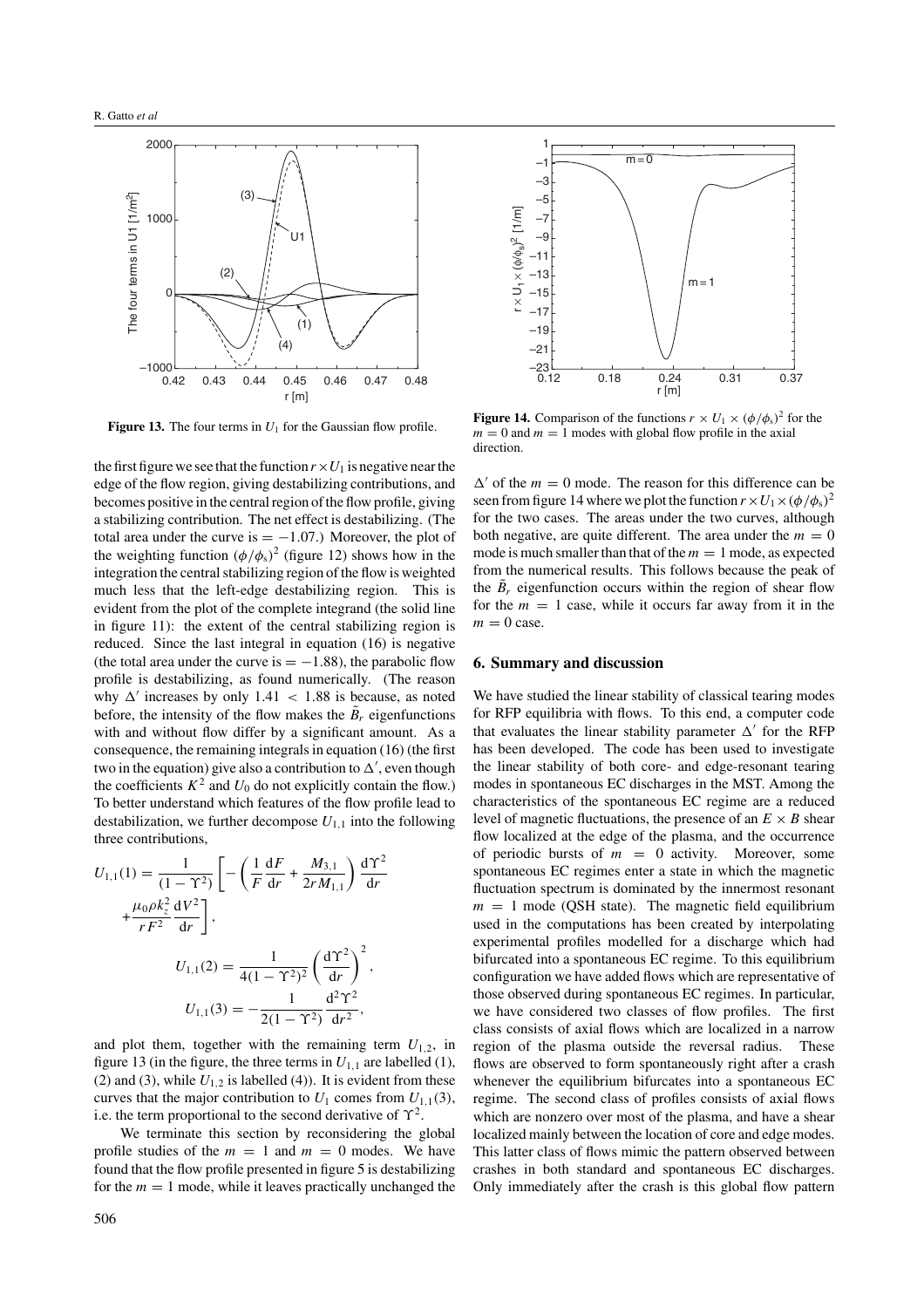temporarily modified: the rotation of the core mode slows down, and the plasma temporarily rotates quasirigidly. Note that a constant axial flow does not influence the stability of tearing modes.

For the spontaneous EC profiles used in the numerical calculation, and in the absence of equilibrium flows, the  $m = 1$ ,  $n = -5$  mode is not resonant, the  $m = 1$ ,  $n = -6$  and the  $m = 1$ ,  $n = -7$  modes are unstable (with  $\Delta' = +3.74$ and  $+0.87$  respectively), the  $m = 1$ ,  $n = -8$  and  $n = -9$ are stable ( $\Delta' = -0.19$  and  $-0.98$ , respectively), and the  $m = 0$ ,  $n = -1$  mode is stable ( $\Delta' = -1.06$ ). All the representative flow profiles considered in this paper (which have no or negligible shear in the inner layer of the mode) have been found to increase the stability factor  $\Delta'$  of both core and edge tearing modes with respect to the static case. For example, an edge-localized parabolic flow profile 5 cm wide and of maximum velocity equal to  $\simeq$ 48 Km s<sup>-1</sup> increases the stability factor of the  $m = 1$ ,  $n = -6$  mode by 0.33%, while a tanh-like global flow profile with the same maximum velocity increases it by 20.3%. This result indicates that the effect of an axial flow on the linear stability of the  $m = 1$ ,  $n = -6$  mode doesn't lead to substantial changes to the overall plasma characteristics, since it increases by a relatively small amount the stability factor of a mode which is already unstable without flow. Stability calculations for the  $m = 1$ ,  $n = -7, -8, -9$  modes in the presence of an edge-localized flow show the analogous trend of  $\Delta'$  increasing with flow shear. Despite this, we have found that the latter two helicities, which are stable without flow, do not become unstable under flows whose magnitudes are comparable to those of experiments. In contrast with the  $n = -6$  case, however, a study of the effect of a global flow profile on the stability of the  $n \leq -7$  modes (and in particular of the  $n = -7$  mode, which is unstable in the static case) needs to include consideration of resistive effects, since the flow is likely to have a significant shear inside the inner layer of these modes. If this shear is sufficiently strong, resistive layer effects could lead to a stabilization of the  $n = -7$  mode, independent of the value of  $\Delta'$ . With regard to the  $m = 0$ ,  $n = -1$  mode we have found that, like the  $m = 1$  case, both an edge-localized and a global axial flow add a positive contribution to the stability factor. However, this effect is notably more important than for core modes, since the  $m = 0$  mode is stable in the absence of flow. In particular, while a global flow profile makes the mode less stable by a very small amount, a localized flow can reverse the sign of the stability factor, thus driving the mode linearly unstable. For example, a parabolic flow profile of maximum intensity of  $\approx$ 52 Km s<sup>-1</sup>, 4 cm wide and with its centre located 6 cm to the right of the reversal radius increases the stability factor of the mode from the flowless value of  $-1.06$  to  $+0.59$ .

We now discuss the possible implication of these findings, beginning with the result that the  $m = 0$  mode can be driven unstable by a region of shear flow localized near the edge of the plasma. (The physics underlying the generation and maintenance of the edge-localized shear flow is not addressed here. Although various explanations have been proposed (in the RFP context, see for example [41, 42]), the problem remains, at present, open.) We speculate that the destabilization of the  $m = 0$  mode by an edge-localized  $E \times B$ axial shear flow could be related to the  $m = 0$  bursts observed in spontaneous EC discharges. To see how, we go back to equation (16). The most important terms in the flowless part of the potential,  $U_0$ , are the drives associated with the current density and pressure gradients,

$$
U_0 \propto +\frac{1}{F}\frac{\mathrm{d}^2 F}{\mathrm{d}r^2} + \frac{2\mu_0 k_z^2}{rF^2}\frac{\mathrm{d}p}{\mathrm{d}r}.
$$

(The other terms in  $U_0$  are related to geometrical effects, and are not present in slab geometry.) For the magnetic equilibrium profiles of figure 1 and a pressure profile monotonically decreasing with radius, these two terms are both destabilizing (negative). The other term in equation (16) which can be positive or negative is the  $U_1$  term associated with the flow. As seen earlier, for an edge-localized flow this term is destabilizing (negative). On the basis of these considerations, it is seen that a time-dependent destabilization of the  $m = 0$  mode could occur in two ways (or a combination of the two): *U*<sup>1</sup> oscillates in time while  $U_0$  is constant, or  $U_0$  oscillates in time while  $U_1$  is constant. The first scenario could occur if the mechanism which generates the flow is periodic in nature, i.e. it is due to an instability which periodically reaches the instability threshold, and then decays due to some sort of quasilinear stabilization (as in a predator–prey instability model). If this is the case, the intensity of the flow generated by this instability could be oscillating in time, subject to periodic generation and viscous decay, ultimately leading to a periodic destabilization of the  $m = 0$  mode. In particular, from our simulations we found that the maximum intensity of a parabolic flow centred at  $r = 45$  cm and 4 cm wide which destabilizes the  $m = 0$  mode is of the order of 40 Km s<sup>-1</sup>. This value is only indicative, since small changes in the flow profile could change significantly this threshold value. We note that at present there are no experimental data which either prove or disprove a time dependence of the  $E \times B$  shear flow of spontaneous EC discharges. Related data however indicate that a periodic time dependence of the flow is likely [40]. In the other scenario, the drive from the  $U_1$  term is constant, i.e. it is due to an edgelocalized flow which is stationary during the spontaneous EC regime. The required time dependence would then come from  $U_0$  as follows. The initial creation of the flow region, which marks the transition to the spontaneous EC regime, destabilizes the  $m = 0$  mode, according to the findings reported in figure 9. This leads to a rapid increase of magnetic turbulence around the location of the  $m = 0$  rational surface, with consequent local flattening of the equilibrium profiles (both current density and pressure). This flattening is a fast process, tied to anomalous transport processes. Due to this profile modification, the drive introduced by  $U_0$  diminishes, until the stability factor  $\Delta'$  becomes negative, and the  $m = 0$  mode is stabilized. This burst phase is followed by a slower ramp phase, during which classical diffusion processes ultimately restore the original equilibrium profiles. The cycle could then repeat itself. Note that this dynamics is like that of the sawtooth crash associated with the  $m = 1$  mode [43]. The only difference is that in the case of the  $m = 0$  bursts, the free energy driving the mode unstable is coming, according to our scenario, from a combination of the current density and pressure gradients, and the flow shear, whereas the current density gradient and the pressure gradient are the only factors for the  $m = 1$  sawtooth cycle. Periodic bursts of  $m = 0$  activity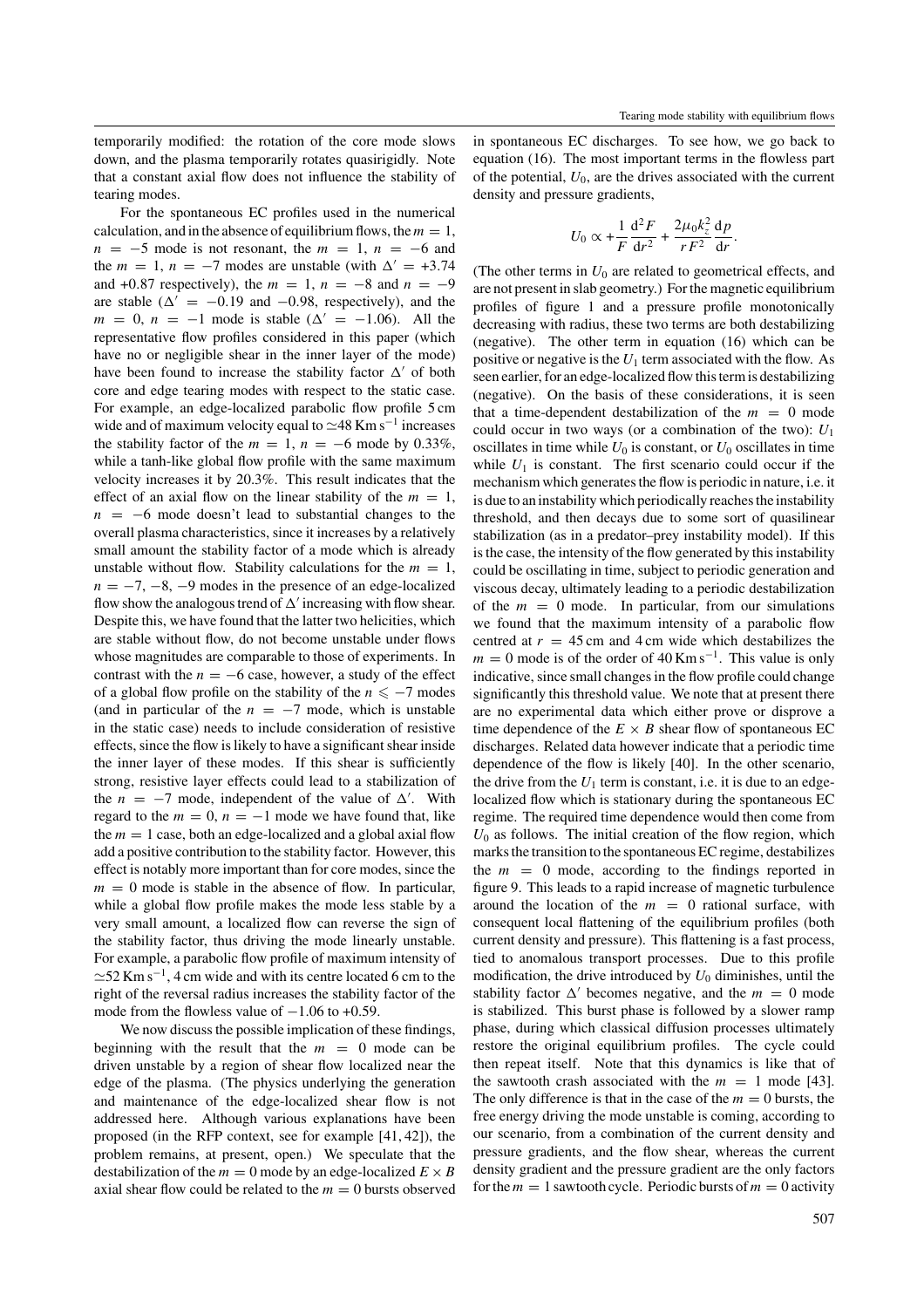are also observed during pulsed poloidal current drive (PPCD) MST plasmas [44]. PPCD plasmas are obtained by inducing auxiliary parallel current drive in the plasma edge, and present a significantly reduced level of  $m = 1$  fluctuations. Also, recently a new induction technique that avoid the reversal of the surface parallel electric field has resulted in PPCD plasmas with no  $m = 0$  bursts [45]. The cause of the  $m = 0$  bursts nor the mechanism by which they are suppressed in PPCD plasmas is not yet established. However, we observe that manipulation of the edge electric field is very likely to strongly modify the local profile of the plasma rotation. The connection between the  $m = 0$  activity and edge shear flow just discussed in the context of spontaneous EC discharges could apply to PPCD plasmas as well. With regard to the  $m = 0$  bursts, we finally observe that, according to our calculation, all the *m* = 1 helicities which are stable in absence of flow ( $n \le -8$ ), are not destabilized by the edge-localized parabolic flow that destabilizes the  $m = 0$  mode. We have found this to be true up to values of the maximum flow velocity that exceed the likely magnitude of experimental flows.

The equilibrium profiles used in the numerical calculations are characterized by a strong reversal of the toroidal magnetic field. Because of this, the edge-localized flows used in the simulations do not overlap with the resistive layer of the  $m = 0$  mode. This seems to be the case for spontaneous EC regimes with total plasma current of about 200–250 kA. However, spontaneous EC regimes with higher plasma current tend to have a shallower reversal [15]. In these regimes, the  $E \times B$  shear flow could be partially overlapping with the  $m = 0$  inner layer, and stabilization due to resistivity effects could play a role.

Discharges with an externally induced  $E \times B$  edgelocalized flow shear have also been experimentally investigated in MST. These discharges show a reduction of edge-localized electrostatic fluctuations, but no  $m = 0$  bursts or reduction in global magnetic fluctuations [46]. However, the maximum intensity of the shear flow induced so far in these regimes has been smaller than the shear flow of the spontaneous EC regimes. The speculations on a possible destabilization of the  $m = 0$  mode by an edge shear flow are therefore not applicable to present biasing experiments.

A final observation regards QSH states. These states may be beneficial for RFP confinement in that they have a reduced level of magnetic stochasticity [47]. In the MST RFP, QSH states have been observed in both standard and improvedconfinement discharges, and are usually characterized by a spectrum dominated by the innermost resonant  $m = 1$  mode [48]. Except for the edge-localized  $E \times B$  flow, standard, PPCD and spontaneous EC discharges in MST appear to have a similar large-scale rotation pattern. In section 4.1 we found that if inner layer effects are neglected, the tanh-like global flow profile of figure 5 further destabilizes the *n* = −6 helicity of the  $m = 1$  mode. However, we have also noted there that, while a realistic flow profile would tend to have negligible shear near the centre of the plasma, where the  $n = -6$  mode is located, it would have a significant amount of shear at the location of higher  $m = 1$  helicities. In some discharges, the shear flow present inside the resistive layers of the  $n \le -7$  modes could be large enough to stabilize these modes (or at least to reduce their amplitudes), independent of the value of the stability parameter based on ideal MHD calculations. A consideration of ideal and resistive effects of a global flow profile with significant shear in the middle region of the plasma (where the  $m = 1, n \le -7$ rational surfaces are located) thus suggests that a plasma state in which only the  $m = 1$ ,  $n = -6$  mode, i.e. the innermost resonant mode, is unstable (or at least dominates) is possible. QSH states in MST could then be explained by a consideration of shear flow effects on the stability of the tearing modes.

To conclude, we point out some facts regarding the validity and the limitations of the results presented in this work. The first point regards the intensity of the equilibrium flows. Sufficiently large flows can affect the equilibrium profiles, which in turn change the stability of the plasma. In our simplified geometry, this is however true only for poloidal flows. Axial flows, which have been considered in this work, do no enter the radial force balance equation and hence leave the equilibrium unchanged. Our results are thus not limited by this factor. More realistic geometries and/or inclusion of poloidal flows would require a self-consistent modification of the equilibrium. The stability of the plasma could also be affected directly by flow with intensities large enough to introduce the additional Alfvén-like singularities. This effect has been studied in [32]. We stress however that the flow intensities considered in our numerical calculation are consistent with experimental data; larger flows are unlikely to be realistic. Secondly, we observe again that, although our analysis is strictly linear and tearing modes enter the nonlinear phase at very low amplitude, there is evidence that nonlinear effects do not substantially change the threshold of instability,  $\Delta' = 0$  [19, 20]. The results obtained in this work could then retain their value well into more realistic nonlinear regimes. A third source of approximation that is present in this work is the uncertainty in the adopted equilibrium magnetic profiles. As discussed in section 4, the method of constructing these profiles is based mainly on experimental data obtained at the edge of the plasma. Although the resulting profiles reproduce fairly well large-scale features of real discharge equilibria, they are not able to capture finer-scale features that might be relevant to the stability calculations presented in this work. Finally we stress that, at present, data on the intensity, location and profile of the flows present in MST discharges are still approximate. As a consequence, the model flow profiles used in our calculations have been chosen not only to reflect the (limited) experimental information presently available, but also for computational convenience. Until more definitive data are available, studies like the one presented here need to be considered as qualitative explorations of possible important scenarios, more than quantitative studies of realistic situations.

## **Acknowledgments**

The authors would like to offer particular thanks to Brett Chapman and John Sarff for their reading of an earlier version of the manuscript and for their very useful comments and suggestions. The authors also acknowledge useful conversations with Darren Craig and Uday Shah on various topics related to this work, as well as help from Jay Anderson and Carl Sovinec on numerical aspects of this work. Finally, thanks are due to Scott Kruger for providing references on previous works on the subject. This work was supported by the US Department of Energy.